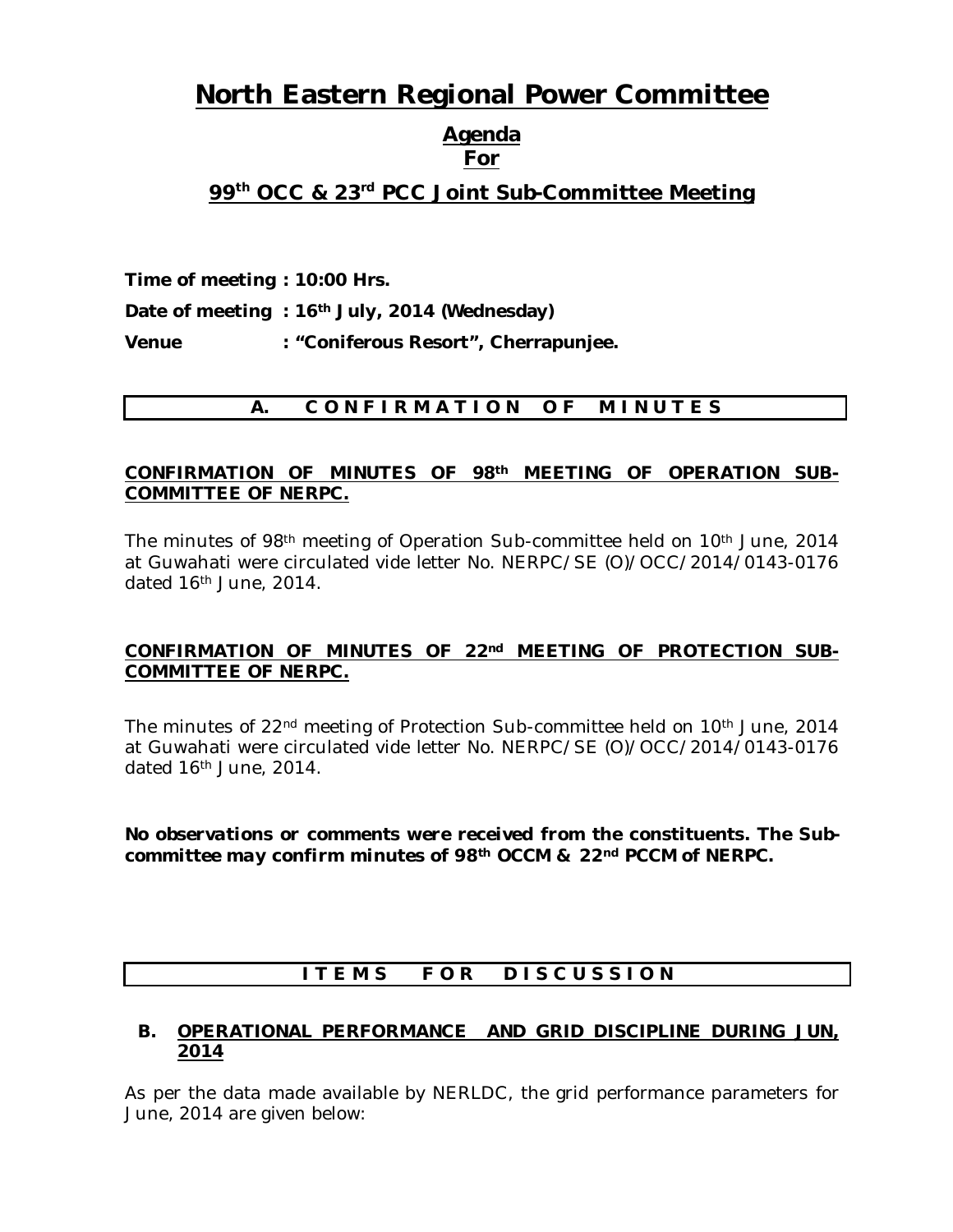## Agenda for 99th OCC & 23rd PCC Meeting

|                          | <b>Energy Met(MU)</b> |          | <b>Energy Requirement</b><br>(MU) |               |          |             |
|--------------------------|-----------------------|----------|-----------------------------------|---------------|----------|-------------|
|                          |                       |          | $\%$ inc(+)                       |               |          | $\%$ inc(+) |
| <b>States</b>            | <b>Jun-14</b>         | $Mav-14$ | $/dec(-)$                         | <b>Jun-14</b> | $Mav-14$ | $/dec(-)$   |
| <b>Arunachal Pradesh</b> | 47.01                 | 45.54    | 3.2                               | 49.38         | 48.17    | 2.5         |
| Assam                    | 684.38                | 592.54   | 15.5                              | 742.77        | 655.00   | 13.4        |
| <b>Manipur</b>           | 45.53                 | 45.53    | 0.0                               | 48.22         | 48.42    | $-0.4$      |
| Meghalaya                | 126.19                | 114.97   | 9.8                               | 155.41        | 133.81   | 16.1        |
| <b>Mizoram</b>           | 35.23                 | 31.98    | 10.2                              | 37.17         | 34.27    | 8.5         |
| <b>Nagaland</b>          | 45.58                 | 45.53    | 0.1                               | 47.79         | 47.81    | 0.0         |
| <b>Tripura</b>           | 91.19                 | 92.31    | $-1.2$                            | 97.46         | 99.22    | $-1.8$      |
| <b>Region</b>            | 1075.10               | 968.4    | 11.0                              | 1178.20       | 1066.71  | 10.5        |

#### **NER PERFORMANCE DURING JUN, 2014**

|                          | <b>DEMAND MET IN MW</b> |          | $\%$ inc(+) | <b>DMEMAND IN MW</b> |            | $\%$ inc(+) |
|--------------------------|-------------------------|----------|-------------|----------------------|------------|-------------|
| <b>States</b>            | $Jun-14$                | $Mav-14$ | $/dec(-)$   | $Jun-14$             | $Mav-14$   | $/dec(-)$   |
| <b>Arunachal Pradesh</b> | 110                     | 111      | $-0.9$      | 111                  | 115        | $-3.6$      |
| Assam                    | 1215                    | 1212     | 0.2         | 1343                 | 1332       | 0.8         |
| <b>Manipur</b>           | 117                     | 109      | 7.3         | 118                  | <b>110</b> | 7.1         |
| <b>Meghalaya</b>         | 289                     | 296      | $-2.3$      | 294                  | 299        | $-1.7$      |
| <b>Mizoram</b>           | 74                      | 73       | 1.4         | 75                   | 75         | 0.6         |
| <b>Nagaland</b>          | 111                     | 104      | 6.7         | 115                  | 105        | 9.9         |
| <b>Tripura</b>           | 230                     | 233      | $-1.2$      | 235                  | 236        | $-0.4$      |
| <b>Region</b>            | 1998                    | 1986     | 0.6         | 2252                 | 2140       | 5.3         |

## **REGIONAL GENERATION & INTER-REGIONAL**

| $Month---$                                               | $Jun-14$ | $May-14$ | $Month--$                             | $Jun-14$  | $Mav-14$  |
|----------------------------------------------------------|----------|----------|---------------------------------------|-----------|-----------|
| <b>Total Generation in</b><br><b>NER</b> (Gross)         | 920.06   | 711.27   |                                       | % of Time | % of Time |
| <b>Total Central Sector</b><br><b>Generation (Gross)</b> | 576.11   | 434.45   | <b>Below</b><br>49.9 Hz               | 37.28     | 22.3      |
| <b>Total State Sector</b><br><b>Generation</b> (Gross)   | 343.95   | 276.82   | <b>Between</b><br>49.9 to<br>50.05 Hz | 45.31     | 53.04     |
| <b>Inter-Regional Energy</b><br>Exchange                 |          |          | Above<br>50.05 Hz                     | 17.41     | 24.66     |
| $(a)$ NER-ER                                             | 13.42    | 14.792   | Average                               | 49.93     | 49.98     |
| $(b)$ ER-NER                                             | 210.88   | 280.435  | <b>Maximum</b>                        | 50.67     | 50.59     |
| © Net Import                                             | 197.46   | 265.643  | <b>Minimum</b>                        | 49.32     | 49.41     |

#### **EXPLAGE FREQUENCY (Hz)**

| $Month--$                             | Jun-14    | $May-14$  |
|---------------------------------------|-----------|-----------|
|                                       | % of Time | % of Time |
| <b>Below</b><br>49.9 Hz               | 37.28     | 22.3      |
| <b>Between</b><br>49.9 to<br>50.05 Hz | 45.31     | 53.04     |
| Above<br>50.05 Hz                     | 17.41     | 24.66     |
| Average                               | 49.93     | 49.98     |
| <b>Maximum</b>                        | 50.67     | 50.59     |
| Minimum                               | 49.32     | 49.41     |

**From the above table, it is seen that energy requirement & requirement met (MU) of the region increased considerably.**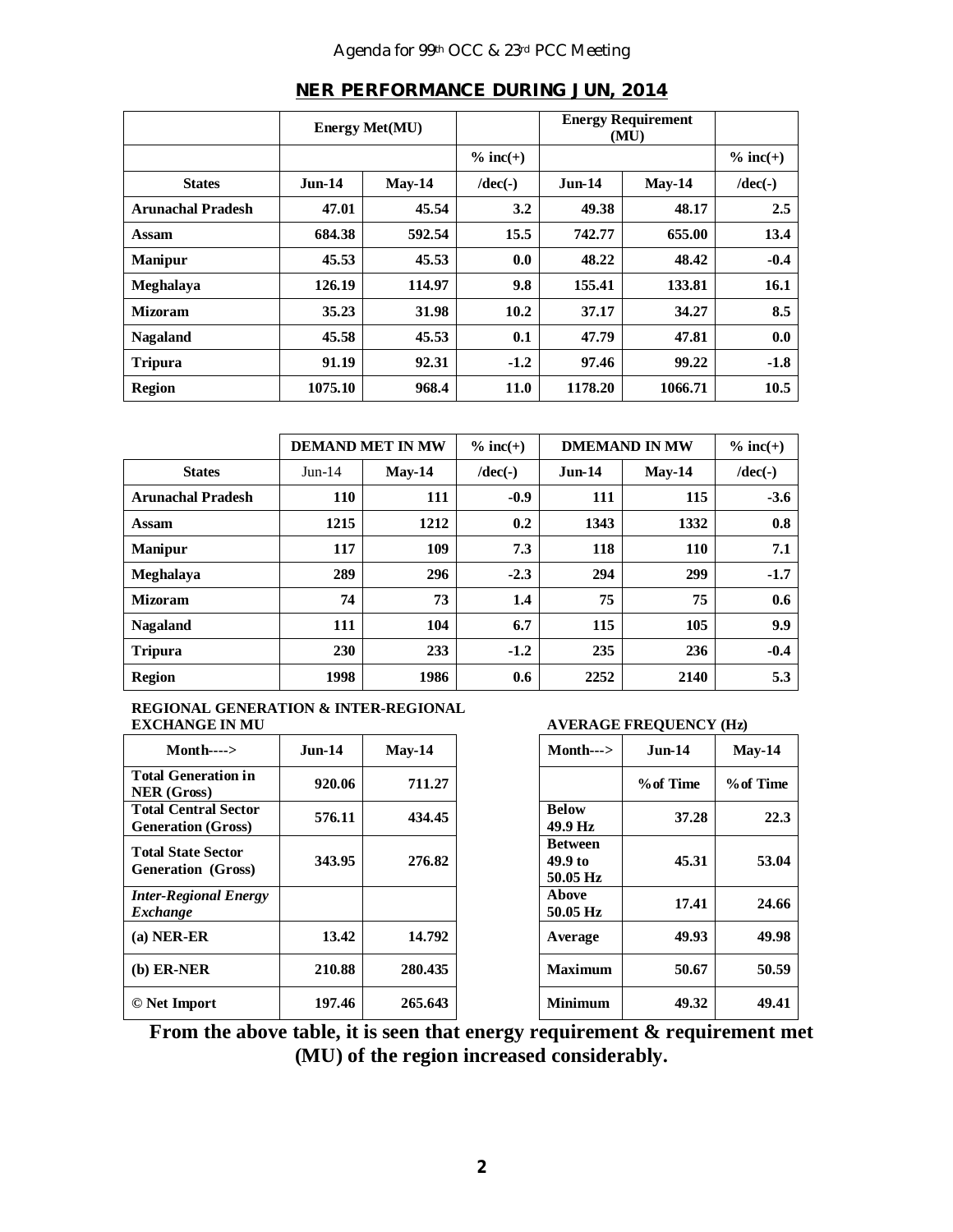#### **C.1 Synchronization of Pallatana Module -I**

The CoD of Unit # 1 of OTPC was declared on 04.01.2014 and 3rd Gas Booster Compressor (GBC) is still in BHEL's factory at Hyderabad.

During 98th OCC meeting, GM, OTPC regretted the situation and stated that due care will be taken in future. Further, he informed that PG test for Unit #1 had been conducted successfully and all the tests pertaining to Unit #1 has been completed. He thanked NERLDC, NERPC for their efforts and co-ordination during the PG test and informed that now the Unit#1 is stable. Further, GM (Plant), OTPC informed the members that there is shortage in supply of gas by ONGC despite several requests for increasing the supply. About 3.19 MMSCD will be required for generating power at full load from the two units of Pallatana. The present supply of gas is enough to run one unit only. ONGC intimated that around 2.65 MMSCD of gas may be supplied from September 2014 which will be sufficient to generate power from the two units at 76 % Plant Load Factor, even though the normative PLF is 85 %. He informed the members that Unit-II is ready to be synchronized provided there is sufficient supply of gas for both the units. Since the enhancement of gas supply may be expected from September only, it was agreed that Pallatana will run at least one of the Units round the clock to increase the power availability in the region during severe shortage. On enquiry from the members, GM (Plant), OTPC confirmed that Unit-II is capable of generating power and will start generating immediately in case of outage of Unit-I. Members noted the same.

While deliberating on the status of transmission lines associated with evacuation of Pallatana generation, representative from NETC informed that loop in of one circuit of 400 kV D/C Silchar – Bongaigoan at Byrnihat S/S has been completed, but the line cannot be charged further since bay for loop out of this circuit is yet to be completed by Meghalaya. Further, NETC informed the members that 400 kV Silchar – Azara – II will be completed by June, 2014 and as intimated by Assam that 400kV sub-station is also ready for charging and once this line is completed, Azara-Byrnihat-I will be back charged through loop out circuit of Azara towards Byrnihat. NETC also mentioned that the balance section of Azara-Bongaigoan can be commissioned after 3 (three) months of getting the forest clearance for two locations in Aie valley and in Goalpara Division respectively.

SE(O) requested Meghalaya to take up the matter with their higher authority so that the 400 kV line can be charged up to Bongaigoan, otherwise evacuation of power from Pallatana will not be possible from single circuit especially when unit#2 is likely to commission soon. He enquired from Assam regarding power absorption at Azara sub-station.

SE, SLDC informed that he will take up with Me. PTCL and at the same time requested NERPC to discuss with higher authority so that matter can be resolved at the earliest.

AGM, APDCL informed that the downstream elements of Azara sub-station are ready and power can be drawn from the sub-station.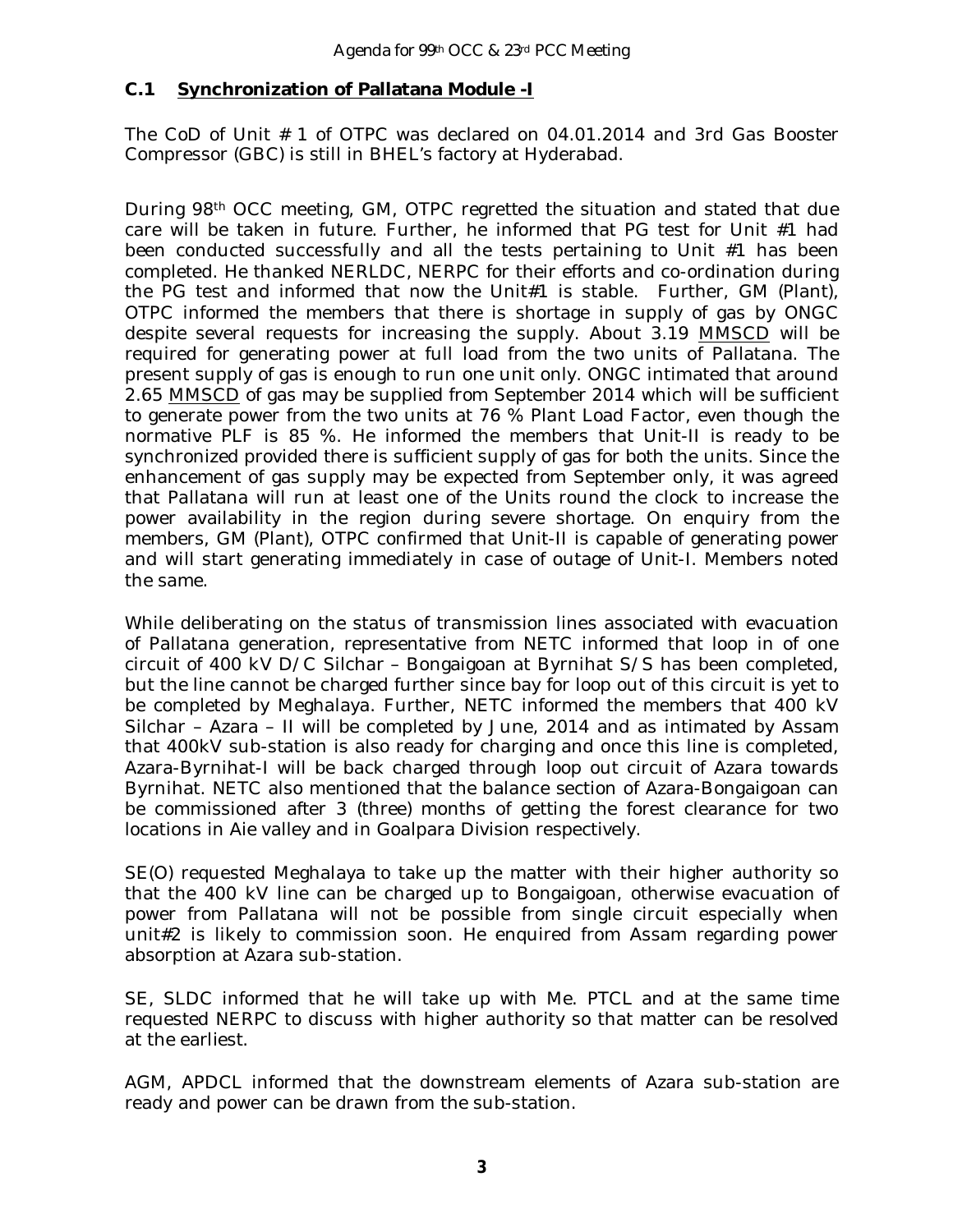DGM, NERLDC informed that necessary formats have been sent to all the utilities of NER and requested POWERGRID & NETC to complete all the formalities as mandated in regulation before charging and declaring the line in commercial operation.

The Sub-committee also reviewed the status of commissioning of second unit of OTPC at Pallatana, following Transmission lines of POWERGRID and substation at Azara of Assam. The status as informed by OTPC, Assam and POWERGRID is as follows:

| SN             | Items                                                      | <b>Present status</b>                                                                                                                                                                                                                                                                                       |
|----------------|------------------------------------------------------------|-------------------------------------------------------------------------------------------------------------------------------------------------------------------------------------------------------------------------------------------------------------------------------------------------------------|
| $\mathbf{1}$   | Trial operation and CoD of Unit -II of OTPC at<br>Palatana | Trail operation is expected<br>in June 2014 and CoD is<br>expected in Sept, 2014                                                                                                                                                                                                                            |
| 2              | 400KV D/C Silchar - Melriat line                           | December, 2014                                                                                                                                                                                                                                                                                              |
| 3              | 400KV D/C Silchar - Imphal line                            | June, 2014                                                                                                                                                                                                                                                                                                  |
| $\overline{4}$ | 220KV D/C Mariani (New) - Mokokchung                       | June, 2014 (Status could<br>be<br>updated<br>since<br>not<br>Nagaland<br>representative<br>was absent)                                                                                                                                                                                                      |
| 5              | 400KV D/C Byrnihat-Bongaigaon line                         | Byrnihat-Azara section<br>Οf<br>almost complete<br>line is<br>except stringing of 2 spans,<br>which is expected to be<br>completed by June 2014<br>subject to clearance<br>by<br>Appellate Tribunal<br>for<br>Electricity (APTEL)<br>and<br>Azara-Bongaigaon section<br>of line is expected by June<br>2014 |
| 6              | 400kV Balipara - Bongaigaon D/C line # 3 & 4<br>with FSC   | May, 2014<br>subject<br>to<br>of<br>availability<br>forest<br>clearance for 5.2 kms of the<br>line.<br>[FSC<br>commissioned<br>on<br>11.01.2014]                                                                                                                                                            |
| $\overline{7}$ | 400/220 kV sub-station at Azara of Assam                   | Sub-station is ready and<br>test charging<br>has<br>been<br>carried out on 28.03.2014.<br>The LILO arrangement is<br>also complete. If the 400kV<br>Byrnihat - Ajara line is<br>commissioned by PGCIL,<br>then<br>the<br>substation<br>at<br>Azara can be charged<br>at<br>400kV level.                     |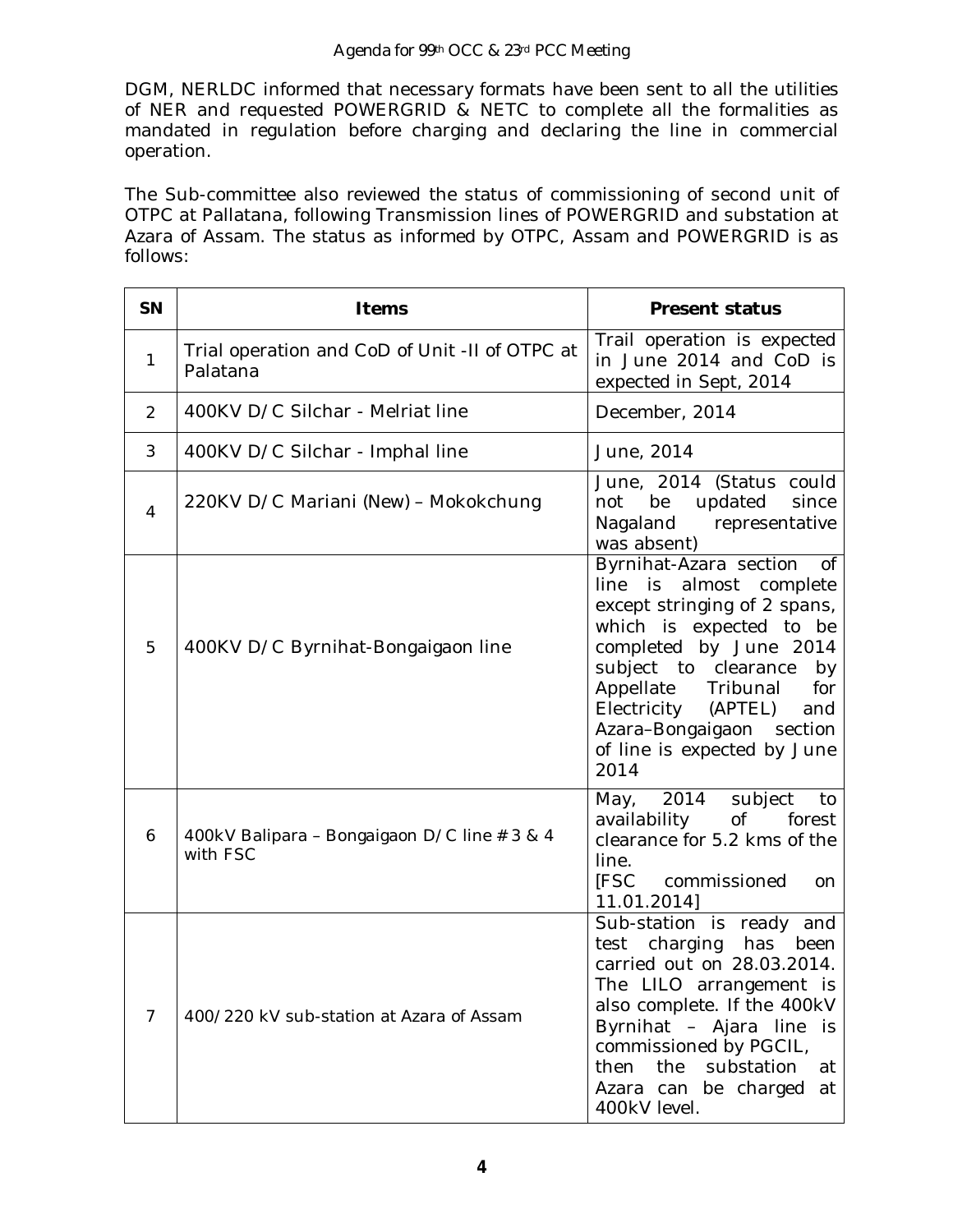The Sub-committee requested OTPC to furnish the details for trial run of Unit #2 in advance to NERLDC. OTPC agreed.

**Commissioning of Block-II of Palatana** – Early commissioning of Block-II of Pallatana is very essential for NER grid in view of Load Growth as well as metrological forecast of likely failure of monsoon this year.

| <b>SN</b>      | <b>Items</b>                                                | <b>Present status</b> |
|----------------|-------------------------------------------------------------|-----------------------|
| 1              | Trial operation and CoD of Unit -II of OTPC at<br>Pallatana |                       |
| $\mathcal{P}$  | 400KV D/C Silchar - Melriat line                            |                       |
| 3              | 400KV D/C Silchar - Imphal line                             |                       |
| $\overline{4}$ | 220KV D/C Mariani (New) - Mokokchung                        |                       |
| 5              | 400KV D/C Byrnihat-Bongaigaon line                          |                       |
| 6              | 400kV Balipara – Bongaigaon D/C line # 3 & 4 with FSC       |                       |
| 7              | 400/220kV substation at Azara of Assam                      |                       |

## **C.2 SPS scheme for Pallatana**

The following four (4) System Protection Scheme (SPS) associated with generating Unit#1 (363.3MW) of OTPC at Palatana has been planned for NER:

- Case 1: Tripping of generating unit of OTPC at Palatana
- Case 2: Tripping of 400 kV D/C Palatana- Silchar line (with generation from OTPC's plant at Palatana)
- Case 3: Tripping of 400 kV Silchar-Byrnihat line (with generation from OTPC's plant at Palatana)
- Case 4: Tripping of 400 KV Silchar Byrnihat line (without generation from OTPC's plant at Palatana)

During 95th OCC meeting, the Sub-committee reviewed the status of implementation of the scheme and the status was as follows:

**Case I & Case IV:** Has already been implemented

**Case 2-3:** GM, OTPC stated that implementation of SPS -2 & 3 mentioned above was discussed in detail and the scheme was finalized in the meeting held with BHEL at Palatana on 17.01.2014. Subsequently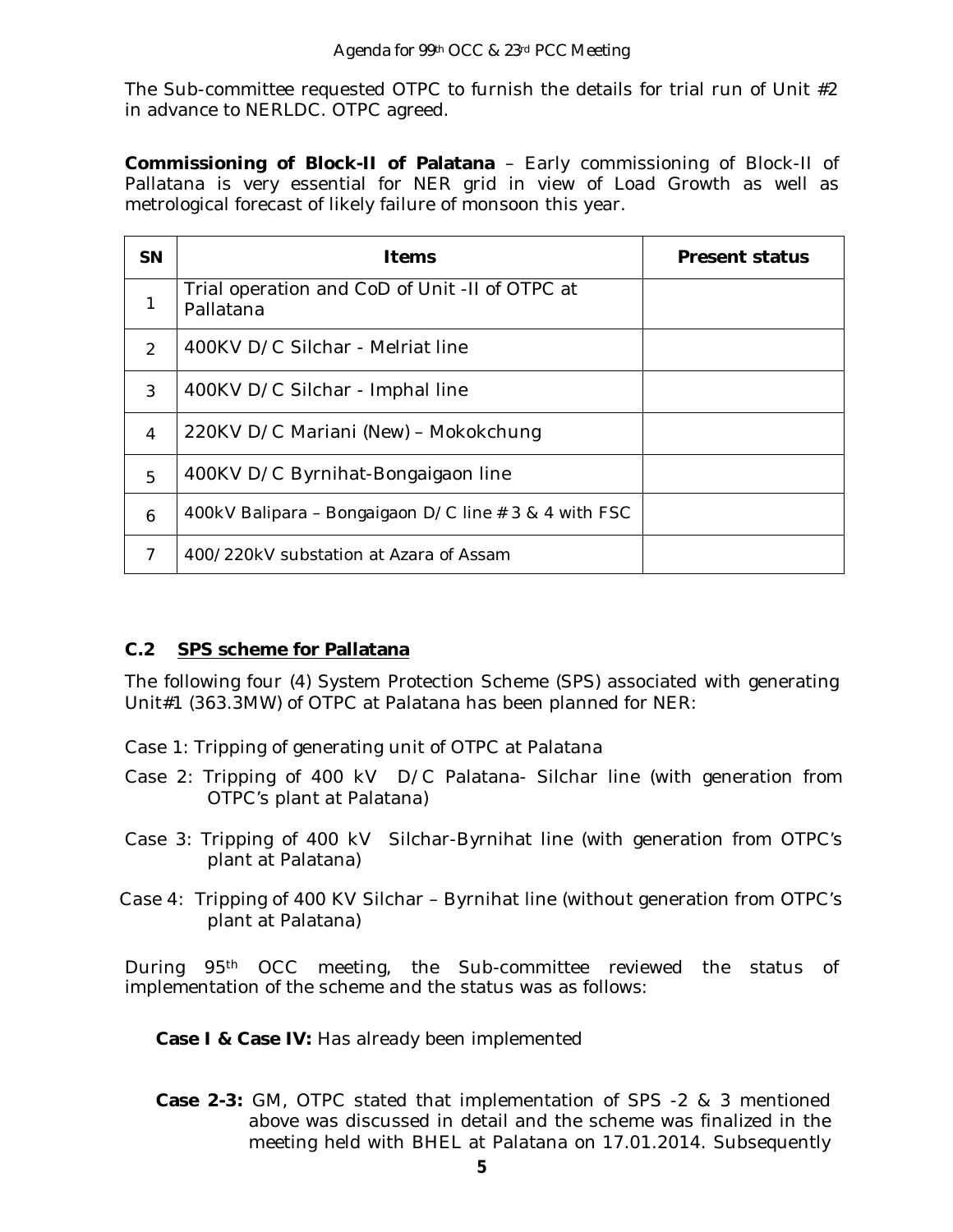some modification has been carried out by BHEL and same will be circulated to all. The commercial offer for implementation of scheme is expected in 10days time and the scheme is will be implemented very soon after completion of procurement process.

OTPC had requested POWERGRID to look into following issues:

- **(a)** SPS at OTPC end should not be modified with commissioning of 2nd Circuit of Silchar \_ Bongaigaon 400kV line.
- **(b)** Trip command from two different sources should be available to desynchronize the machine to avoid unwarranted tripping of generating Unit when the generation is more than 200MW. During 93rd OCC meeting, subcommittee had suggested OTPC for getting input from Circuit breakers at both ends of the line (Silchar & Byrnihat) through communication link and to discuss the matter with POWERGRID.
- **(c)** Two out of three logics [i.e. inputs from circuit breaker (s), master trip relay (s) etc.] shall be utilized for de-synchronization of Gas Turbines. During 93rd OCC meeting, subcommittee had suggested OTPC to discuss the matter with POWERGRID.

During the 96th OCC meeting, the Sub-committee expressed concern for delay in implementation of SPS -2 & 3 and once again requested OTPC to pursue with BHEL for early implementation of the scheme.

SE(O) mentioned that OTPC has not communicated/share the BHEL's offer and the requirement schematic of the SPS as requested in the 97th OCC meeting, hence OTPC may kindly intimate the current status. GM, OTPC stated that he will send the above information soon and requested the forum if they can help in this regard.

The sub-committee requested NERLDC to carry out the system studies so that the requirement of SPS can be reviewed in associated with the following conditions:

- i. With generation of three (3) units of Leshka HEP
- ii. With 220 kV Agia Nangalbibra in operation
- iii. Demand of Tripura from Surjamaninagar S/s

*After deliberation, it was agreed that the SPS schemes associated with Pallatana GBPP need to be reviewed after inclusion of the above points. It was agreed that the system study group/NERLDC will examine the different conditions and more effective SPS schemes may be designed by looking in totality with commissioning of Leshka HEP of Meghalaya and Surajmaninagar load of Tripura and the same may be intimated in next OCC.* 

#### *The Sub-committee may like to discuss.*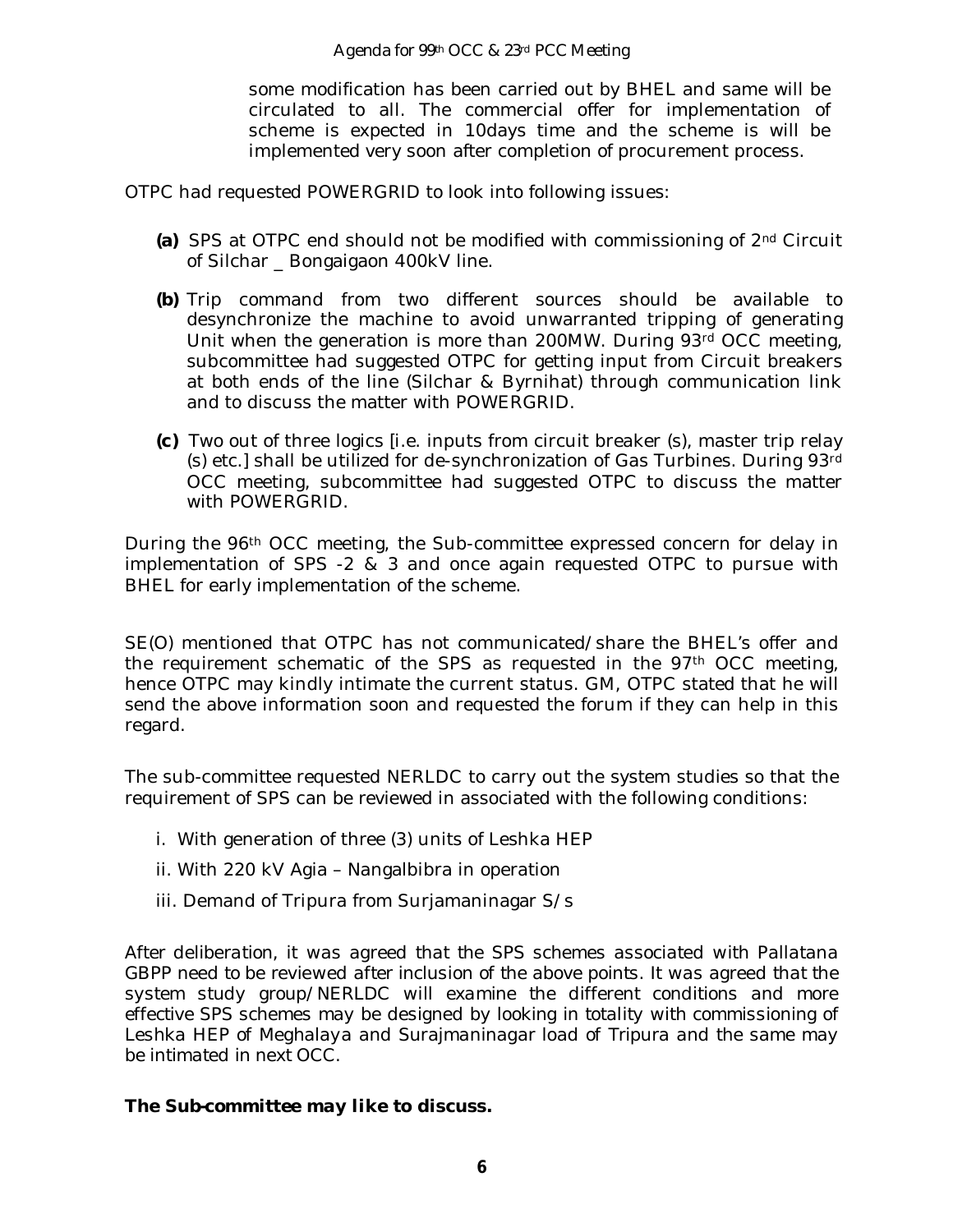#### **C.3 Details of Installations and self-certification (by STUs and CTUs) in respect of operationalisation of Under Frequency Relays (UFRs) in NER systems and additional requirement of UFR and df/dt relays:**

During 98th OCC meeting, the Committee reviewed the status of UFR based load shedding as given below:

**Ar. Pradesh**: During 97th OCC meeting, CE, Ar. Pradesh stated that installation of UFRs for Stage-I i.e for load shedding of 5MW (at 92.2Hz) has been completed. The identification of feeders for installation of UFRs for load relief of another 15 MW (5 MW in each of 3 remaining stages) has been completed i.e. one at 33 kV Bhalukpong and two at Lekhi S/S. Installation of remaining stages would be completed by June, 2014. Status could not be updated since representative from Ar. Pradesh was absent.

**Assam:** UFRs based load shedding for 220MW have been implemented.

**Manipur:** ED, MSPDCL informed that identification of the feeders at different stages have been completed and sent to NERPC. Further, he stated that installation of UFRs for the required quantum of UFR based load shedding at different stages will be completed by July 2014.

**Meghalaya**: EE, SLDC informed that the existing standalone UFRs for Stage – I & II has already been installed at 33 kV Mawphlang S/S. Further, EE, SLDC informed that the installation of UFRs for Stage – III & IV will be completed by June 2014.

**Mizoram**: During 96th OCC, representative from Mizoram stated that the work associated with utilization of the existing standalone UFRs for Stage – I & II of revised UFR based load shedding would be completed by April, 2014. The remaining work will be completed by June 2014. Since no representative was present, the status could not be updated.

**Nagaland:** During 94th OCC meeting, EE, SLDC had stated that UFR for stage – III is already in place and installation of UFRs for Stage – I & II will be completed by February, 2014 and installation of UFRs for Stage – IV will be completed by April, 2014. Since no representative was present, the status could not be updated.

**Tripura:** The representative of Tripura informed that the work associated with utilization of the existing standalone UFRs for Stage – I & II of revised UFR based load shedding has been completed and the installation of UFRs for Stage – III &IV would be completed by July 2014.

EE(O) informed the members that UFR operation report in prescribed format on monthly basis is received from Mizoram regularly but other beneficiaries have not sent any information. He urged all the other beneficiaries to submit the report in time as per prescribed format so that the load relief quantum and the effectiveness of the UFRs may be highlighted.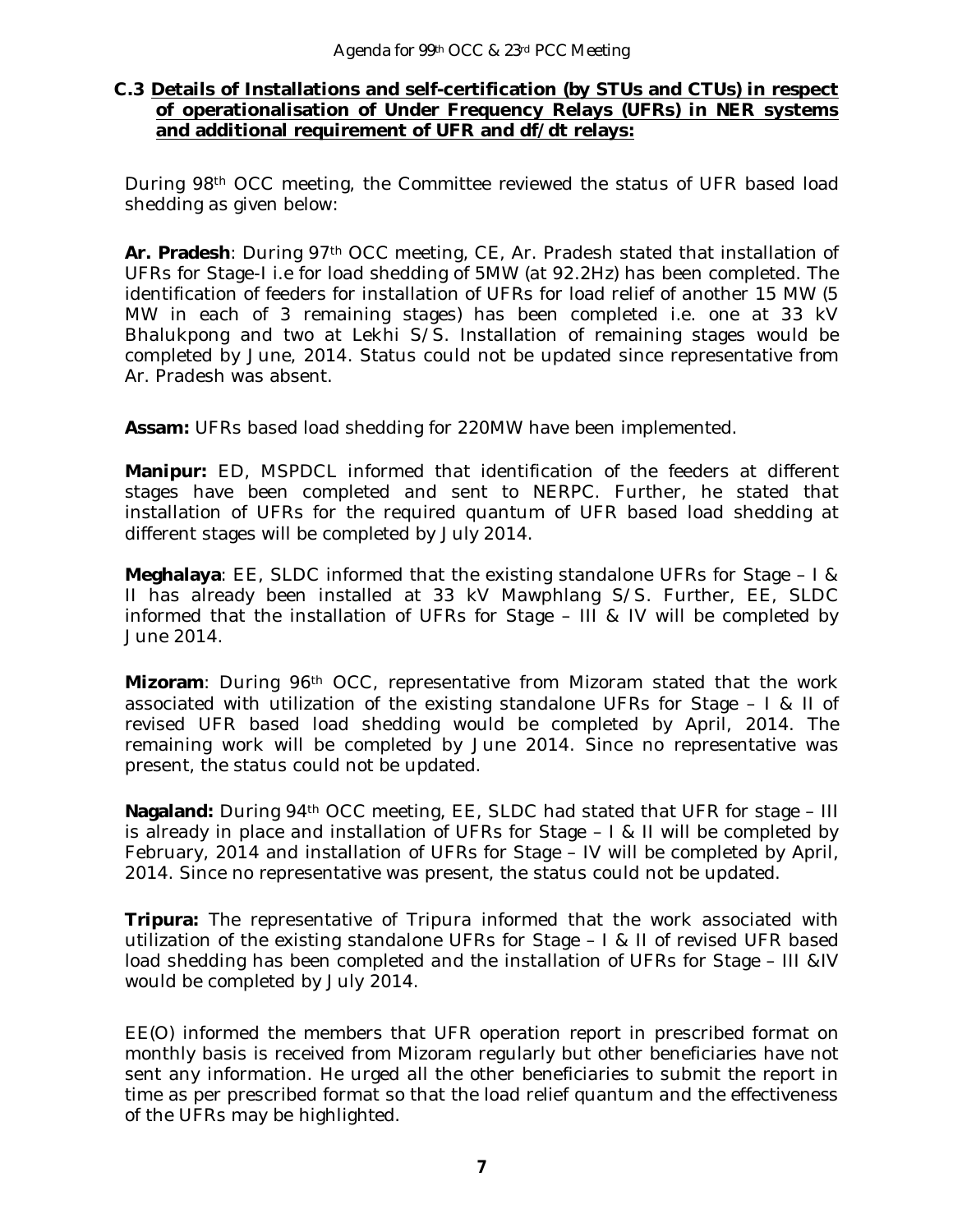The subcommittee once again requested all constituent states of the region to complete the installation of UFRs required for all four stages by June, 2014 end and start furnishing of UFR operation reports to NERPC & NERLDC on monthly basis before OCC meetings.

*The Sub-committee may now like to know about the status of implementation of UFRs based load shedding in respect of Ar. Pradesh, Manipur, Meghalaya, Mizoram, Tripura and Nagaland*

## **C.4 Lines under long outages**

During the 97th OCC meeting, the issue for restoration of these lines was reviewed by the committee and the status was as follows:

- **a)** 220kV BTPS Agia line (one ckt) [Since Nov'97]: During 96<sup>th</sup> OCC meeting, the representative of Assam informed that the work associated with 15 kms of the line (out of 42km) has been completed and the target for completion of rest of the work is **June, 2014.**
- **b)** 132kV Mariani Mokokchung line [Since Apr'02]

During 93rd OCC meeting, SDO, DoP, Nagaland had informed that the work associated with replacement of insulators in the section of line within Nagaland territory has been completed and the line was test charged in January, 2014 from Mokokchung till Langtho (the border point of Nagaland) and now the remaining portion from Langtho – Mariani, which is under the jurisdiction of Assam, has to be completed by Assam. AGM of Assam had requested Nagaland to check the adequacy of CT ratio at Mokokchung end and had enquired about the test charging voltage level. DGM, POWERGRID had requested Nagaland to check their CT ratio before charging the above line.

During 95th OCC meeting, the representative of Nagaland informed that CE, Nagaland has already communicated to MD, AGECL in this regard vide their letter No. CEL/TB/NERPC/OCC/MEETING/3326 dated 04-03-2014. During 96th OCC meeting, the representative of Assam informed that work associated with the section of the line in Assam territory, beyond Langtho, was executed by Nagaland on deposit work basis and hence replacement of insulator in other section of line, within territory of Assam, can be taken up by Nagaland on deposit work basis. Subcommittee requested Assam and Nagaland to sort out the issue as early as possible. Since no representative from Nagaland was present, the subcommittee requested Assam to sort out the issue with Nagaland as early as possible.

During 98th OCC, Representative from AEGCL informed that AEGCL has checked the portion of the line pertaining to AEGCL and the following expenditures are required: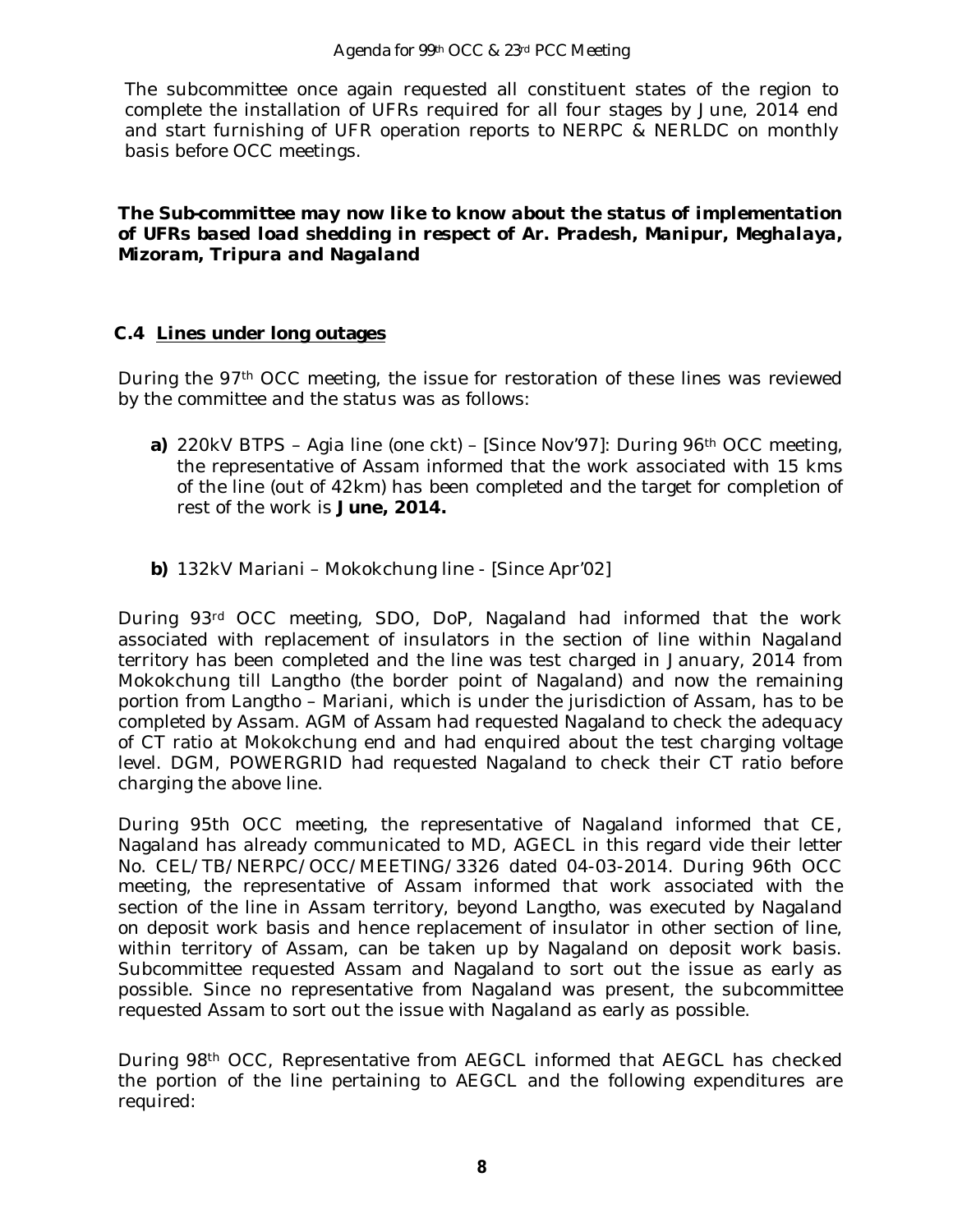Replacement of insulators - ` 14 lakhs Execution cost - ` 11 lakhs Total - ` 25 lakhs

The portion of the line pertaining to Nagaland will be intimated accordingly.

**c)** 39km of 132kV Rengpang – Jiribam line – [Since Oct'02]

During 98th OCC meeting, DGM, MSPDCL informed that work for relocation of three (3) new towers (due to ground clearance problem caused due to road cutting by BRTF) is in progress and line would be charged by June, 2014. However, till then, the line will be idle charged from both ends.

**d)** LILO of 132 kV Dimapur (Nagaland) – Kohima (Nagaland) line at 220/132 kV Dimapur (PGCIL) Substation- [Since Aug'11]:



Before Modification **After Modification After Modification** 

During 93rd OCC meeting, the subcommittee had suggested DoP, Nagaland to utilize the LILO arrangement at GIS substation at Dimapur for the connectivity to Kohima. The EE, SLDC, Nagaland informed that the CB of GIS bay tripped on 6<sup>th</sup> February 2014 while the line was operating through LILO arrangement. The DGM POWERGRID informed that the problem with the CB of GIS bay would be rectified by 20th February 2014 and requested Nagaland to use the LILO arrangement at Dimapur GIS substation of POWERGRID. Nagaland agreed.

During 95th OCC meeting, DGM, POWERGRID informed that the project proposal for suggested modification (i.e. incorporation of additional Box Cross Arm at Tower Location No. 5) has been approved by competent authority of POWERGRID with following condition.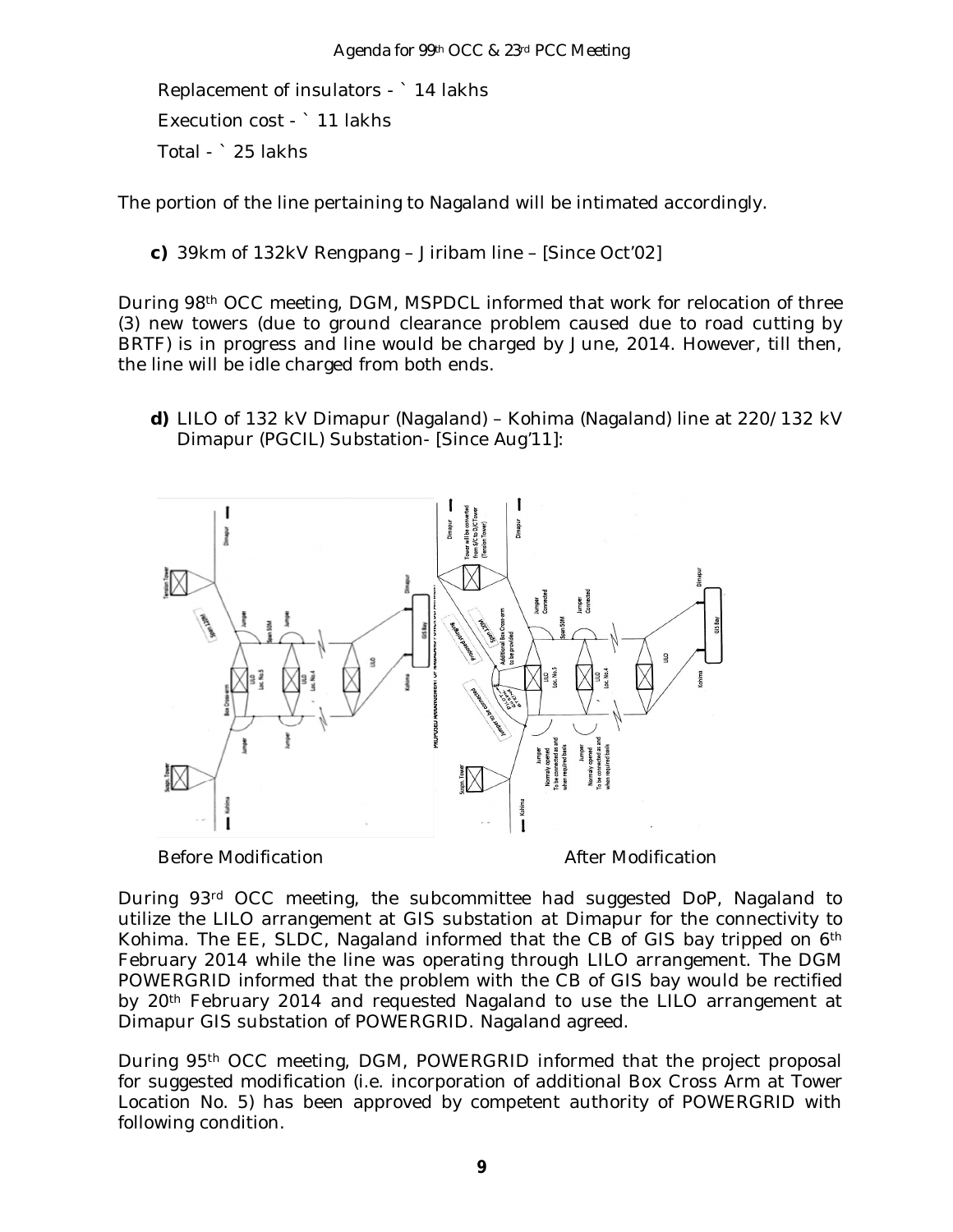"Normal arrangement should be as per approved and implemented scheme i.e. Dimapur (PG) – Dimapur (State) 132kV S/C and Dimapur (PG) – Kohima 132kV S/C. Only during contingency at Dimapur (PG), it may be operated as Dimapur (State) – Kohima 132kV S/C."

The communication in this regard has already been issued, vide letter No. NESH/OS/F-1004/475 dated 25-02-2014, addressed to EE, Electrical Transmission division, DoP, Govt. of Nagaland.

During 96th OCC meeting, EE, DoP, Nagaland informed that they have no objection to the arrangement suggested by POWERGRID. The work associated with above modification will be taken up soon and the work is likely to be completed by May 2014.

Since no representative from Nagaland was present, the status could not be updated.

## *POWERGRID, Nagaland, Assam and Manipur may kindly intimate the current status.*

## **C.5 CT Ratio of Transmission Lines in NER**:

For determining present loadability limits of Transmission lines of NER (132 kV & above), all constituents are requested to send the following details of CTs at both ends of their lines at the earliest: Present Setting of CT Ratio & PSM Setting (for protection) and CT specification.

NERLDC informed that the details of CTs have been received from Tripura, Meghalaya, Nagaland, Assam and Kopili (NEEPCO). The representative of Assam informed that the details of CTs were submitted during 96th OCC meeting. Assam has handed over the CT details to NERLDC/NERPC during the meeting. NEEPCO informed that details of CT for the remaining stations have already been sent to NERLDC. NERLDC requested NEEPCO to submit again as it is not received by them. Manipur stated that the details of CT will be furnished by June, 2014. The subcommittee requested others to submit the CT details to NERLDC at the earliest.

## *Concerned constituents may kindly intimate the status.*

## **C.6 Furnishing Geographic Co-ordinates of Nodes of NER Grid:**

Power Maps of NER states are being developed by CBIP. To represent nodes of NER Grid in power maps, Co-ordinates of **existing Nodes, Nodes under construction** & **identified future Nodes** (66 kV & above) of NER Grid are required. Power Utilities of NER are requested to furnish latitude & longitudes of Nodes of NER Grid.

During the 97th OCC meeting, Ar. Pradesh & Tripura stated that the above data will be furnished by May, 2014. Assam and Meghalaya informed that the above data will be furnished by June, 2014. Meghalaya has furnished the above data.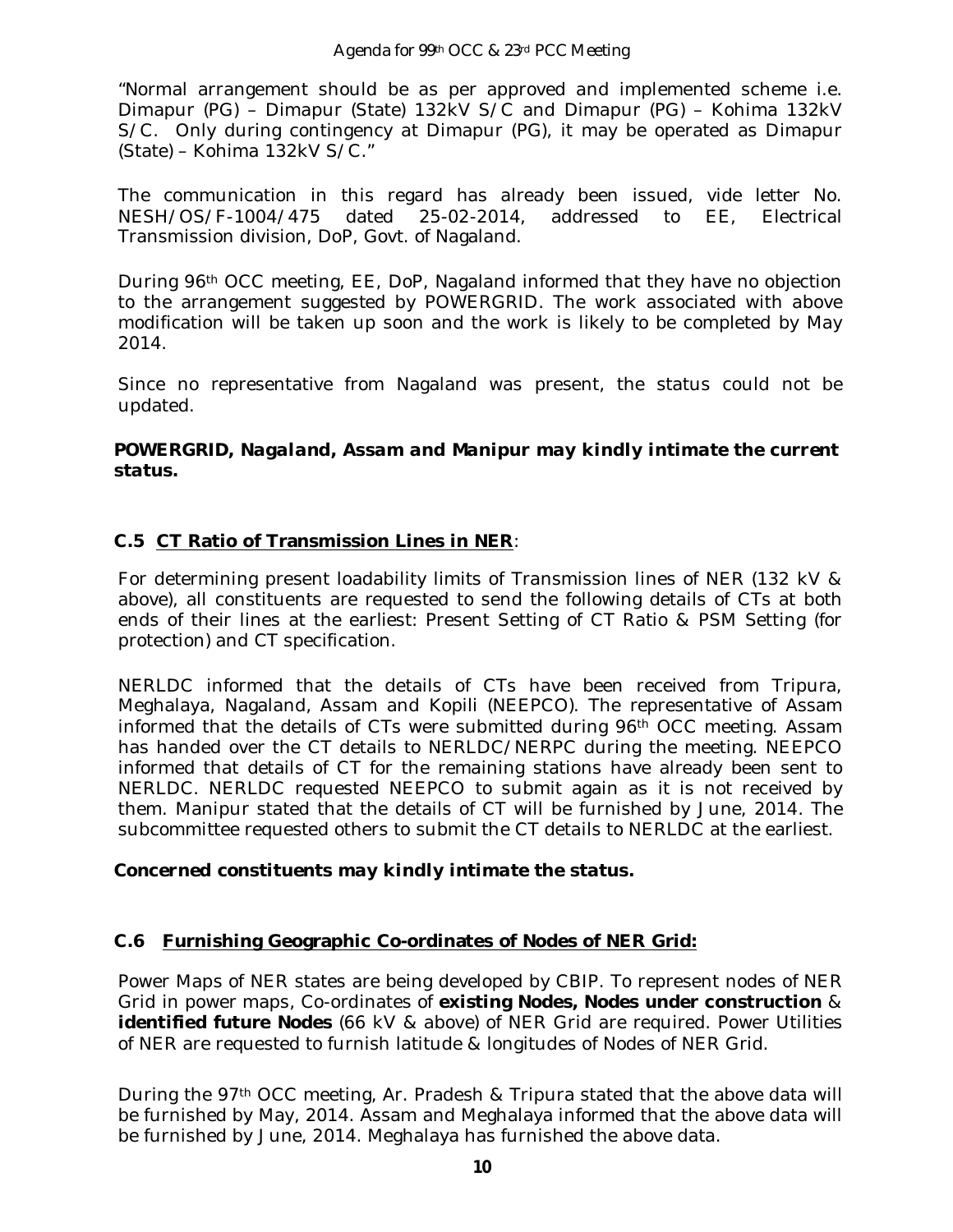#### Agenda for 99th OCC & 23rd PCC Meeting

The forum requested POWERGRID to help in getting latitude and longitude of stations of NER grid. DGM, NERTS stated that POWERGRID can help the constituents by providing the GPS equipment and the concern person of the constituents can co-ordinate with in-charge of nearby substation of POWERGRID.

The sub-committee requested the constituents to tie up with POWERGRID in this matter so that data as required by NERLDC can be furnished at the earliest.

#### *Committee may like to discuss.*

#### **C.7 Monthly MU requirement & availability of each state of NER as per format:**

The following figures of state wise MU requirement and availability were taken from draft LGBR 2014-15 of NERPC. State wise MU requirement and availability for these months are to be checked. Constituents may kindly verify if the above data are correct.

| Name of State | Jun14 | Jul14 | Aug14 | Sep14 | Oct14 |
|---------------|-------|-------|-------|-------|-------|
| Ar. Pradesh   | 57    | 61    | 62    | 64    | 70    |
| Assam         | 645   | 725   | 735   | 715   | 790   |
| Manipur       | 49    | 59    | 59    | 61    | 65    |
| Meghalaya     | 145   | 160   | 150   | 145   | 170   |
| Mizoram       | 36    | 39    | 37    | 35    | 43    |
| Nagaland      | 54    | 60    | 50    | 60    | 65    |
| Tripura       | 105   | 120   | 120   | 125   | 120   |
| <b>NER</b>    | 1091  | 1224  | 1213  | 1205  | 1323  |

#### **Requirement:**

#### **Availability:**

| Name of State | Jun14 | Jul14 | Aug14 | Sep14 | Oct14 |
|---------------|-------|-------|-------|-------|-------|
| Ar. Pradesh   | 62    | 79    | 74    | 65    | 58    |
| Assam         | 554   | 655   | 666   | 614   | 524   |
| Manipur       | 66    | 85    | 87    | 79    | 72    |
| Meghalaya     | 211   | 279   | 222   | 250   | 232   |
| Mizoram       | 47    | 56    | 50    | 42    | 46    |
| Nagaland      | 47    | 58    | 62    | 55    | 52    |
| Tripura       | 164   | 180   | 180   | 185   | 147   |
| <b>NER</b>    | 1151  | 1403  | 1341  | 1290  | 373   |

• *These data required for preparation of various reports.*

## *Constituents may kindly furnish the data to NERLDC.*

## **C.8 Monthly MW requirement & availability of each state of NER:**

The following figures were taken from minutes of 96th OCCM. These figures are to be reviewed.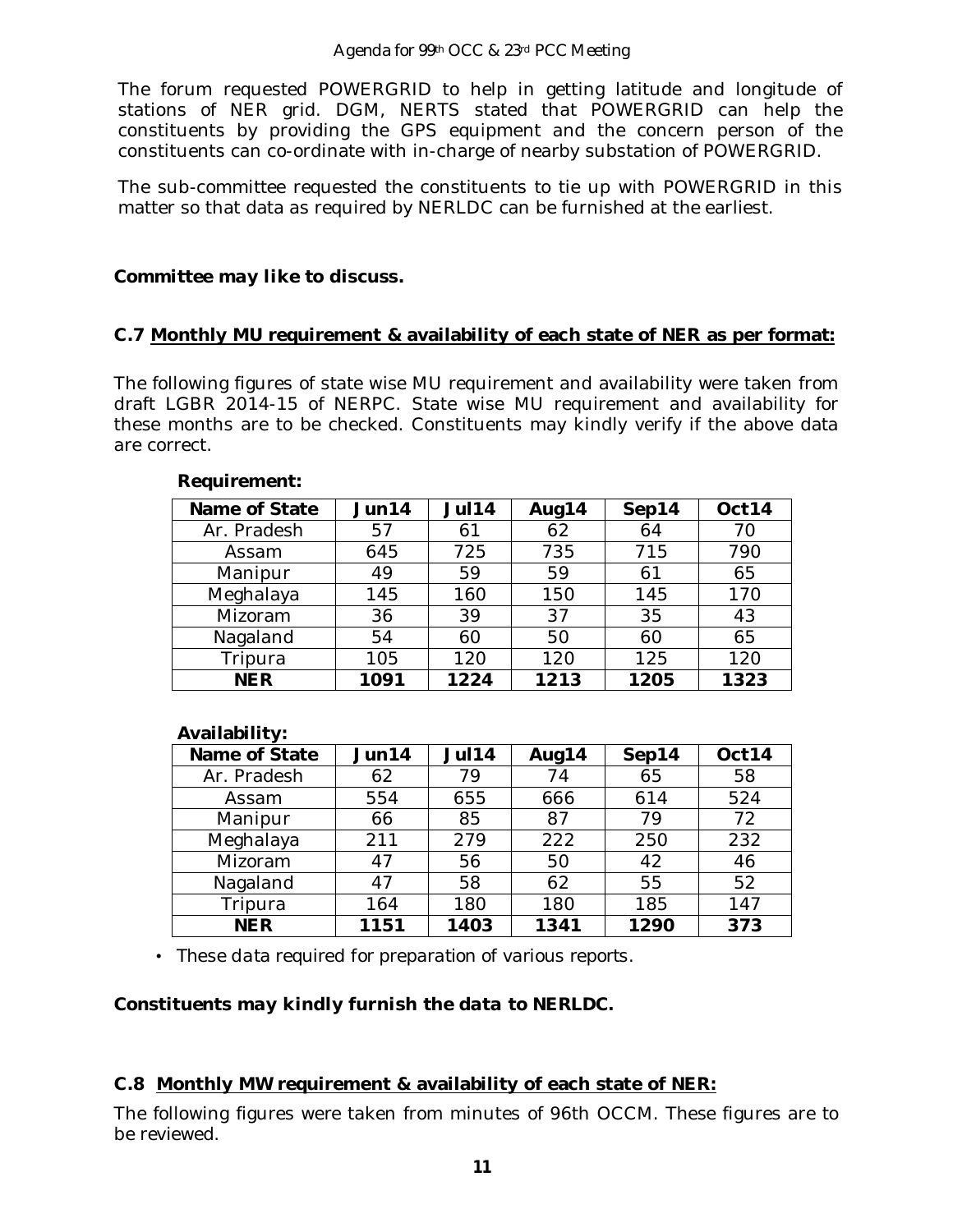| Name of State | Jun14 | Jul14 | Aug14 | Sep14 | Oct14 |
|---------------|-------|-------|-------|-------|-------|
| Ar. Pradesh   | 120   | 121   | 90    | 139   | 136   |
| Assam         | 1400  | 1400  | 1400  | 1350  | 1380  |
| Manipur       | 110   | 125   | 110   | 135   | 140   |
| Meghalaya     | 320   | 300   | 260   | 310   | 335   |
| Mizoram       | 80    | 85    | 85    | 86    | 87    |
| Nagaland      | 110   | 105   | 110   | 100   | 140   |
| Tripura       | 250   | 240   | 250   | 260   | 310   |
| <b>NER</b>    | 2390  | 2358  | 2345  | 2380  | 2528  |

#### **A. Peak Demand in MW**

## **B. Peak Availability in MW**

| Name of State | Jun14 | Jul14 | Aug14 | Sep14 | Oct14 |
|---------------|-------|-------|-------|-------|-------|
| Ar. Pradesh   | 130   | 130   | 100   | 101   | 130   |
| Assam         | 1200  | 1200  | 1050  | 1045  | 993   |
| Manipur       | 130   | 130   | 90    | 122   | 134   |
| Meghalaya     | 300   | 320   | 350   | 401   | 415   |
| Mizoram       | 85    | 90    | 95    | 91    | 91    |
| Nagaland      | 95    | 95    | 100   | 95    | 86    |
| Tripura       | 210   | 230   | 260   | 300   | 295   |
| <b>NER</b>    | 2200  | 2235  | 2045  | 2155  | 2145  |

As decided in 96th OCCM, SLDCs are requested to provide the following data:-

| Name of State | Jun14 | <b>Jul14</b> | Aug14 | Sep14 | Oct14 |
|---------------|-------|--------------|-------|-------|-------|
| Ar. Pradesh   | 72    | 72           | 74    | 77    | 75    |
| Assam         | 888   | 893          | 918   | 868   | 856   |
| Manipur       | 75    | 78           | 81    | 81    | 84    |
| Meghalaya     | 213   | 201          | 202   | 202   | 201   |
| Mizoram       | 56    | 55           | 54    | 57    | 57    |
| Nagaland      | 79    | 81           | 72    | 72    | 84    |
| Tripura       | 179   | 182          | 182   | 175   | 202   |
| <b>NER</b>    | 1487  | 1490         | 1500  | 1460  | 1485  |

## **A. Off Peak Demand in MW**

## **B. Off Peak Availability in MW**

| Name of State | Jun14 | Jul14 | Aug14 | Sep14 | Oct14 |
|---------------|-------|-------|-------|-------|-------|
| Ar. Pradesh   | 123   | 130   | 129   | 121   | 121   |
| Assam         | 968   | 964   | 955   | 903   | 914   |
| Manipur       | 146   | 123   | 123   | 114   | 114   |
| Meghalaya     | 360   | 452   | 460   | 437   | 390   |
| Mizoram       | 88    | 95    | 94    | 89    | 84    |
| Nagaland      | 82    | 89    | 88    | 83    | 78    |
| Tripura       | 283   | 291   | 291   | 284   | 284   |
| <b>NER</b>    | 1948  | 2069  | 2068  | 1955  | 1910  |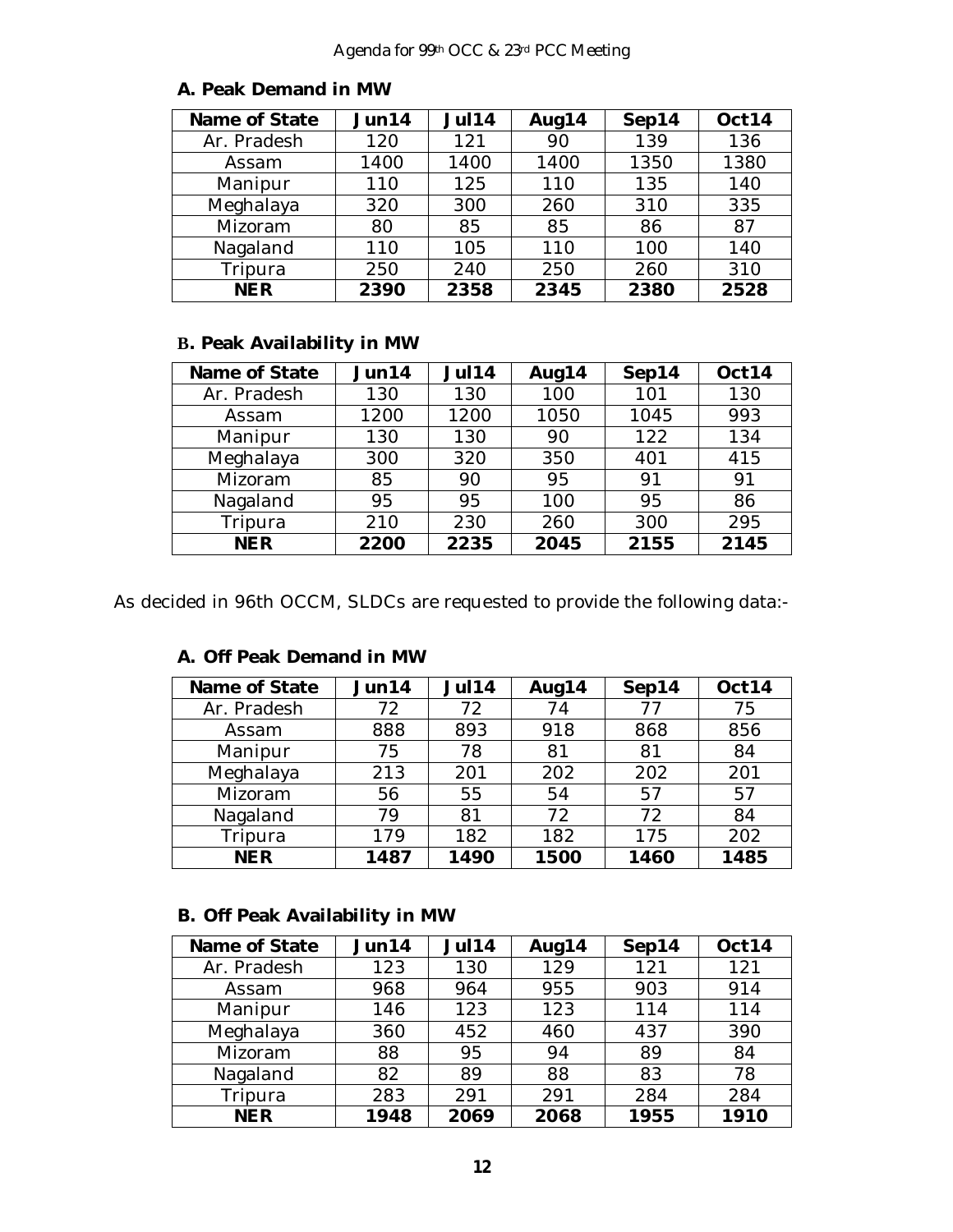## **D. N E W I T E M S**

#### **D.1 Generation Planning (ongoing and planned outages)**

NEEPCO/NHPC/OTPC may kindly intimate the availability for hydro stations:

| MU |
|----|
| MU |
| MU |
| MU |
| MU |
| MU |
|    |

During 98th OCC meeting, DGM, NEEPCO informed that Kopili Stage-II unit will be put back in service by June, 2014. Further, he informed that due to heavy leakage in the tunnel, emergency shutdown was availed for Kopili station (complete) for one month w.e.f. 28.05.2014. Details of unit wise status are given below: -

- Unit  $-1$ : R & M carried out and the unit is ready to generate as soon as tunnels are ready.
- Unit II: Will be ready to generate after 7 to 8 days of repairing tunnels. Hence, a total of 25 days will be required to restore the generation.
- Unit III: Tender floated for replacement of defective parts.
- Unit IV: Ready to generate as soon as tunnels are ready.

#### **NEEPCO may kindly intimate the current status.**

OTPC informed that Block-I has to undergo Combustion Inspection (CI) within 8000 Fixed Firing Hours as per stipulation of GE. Hence, they propose to undertake CI in the month of August, 2014. OTPC may kindly intimate the duration of proposed shutdown.

*The Committee may discuss and approve the proposed shutdown by Generating Stations*.

#### **D.2 Outage Planning Transmission elements**

*The sub-Committee may kindly discuss and approve the transmission line outages proposed by Constituents for July - September, 2014 as enclosed at* **Annexure- D.2**.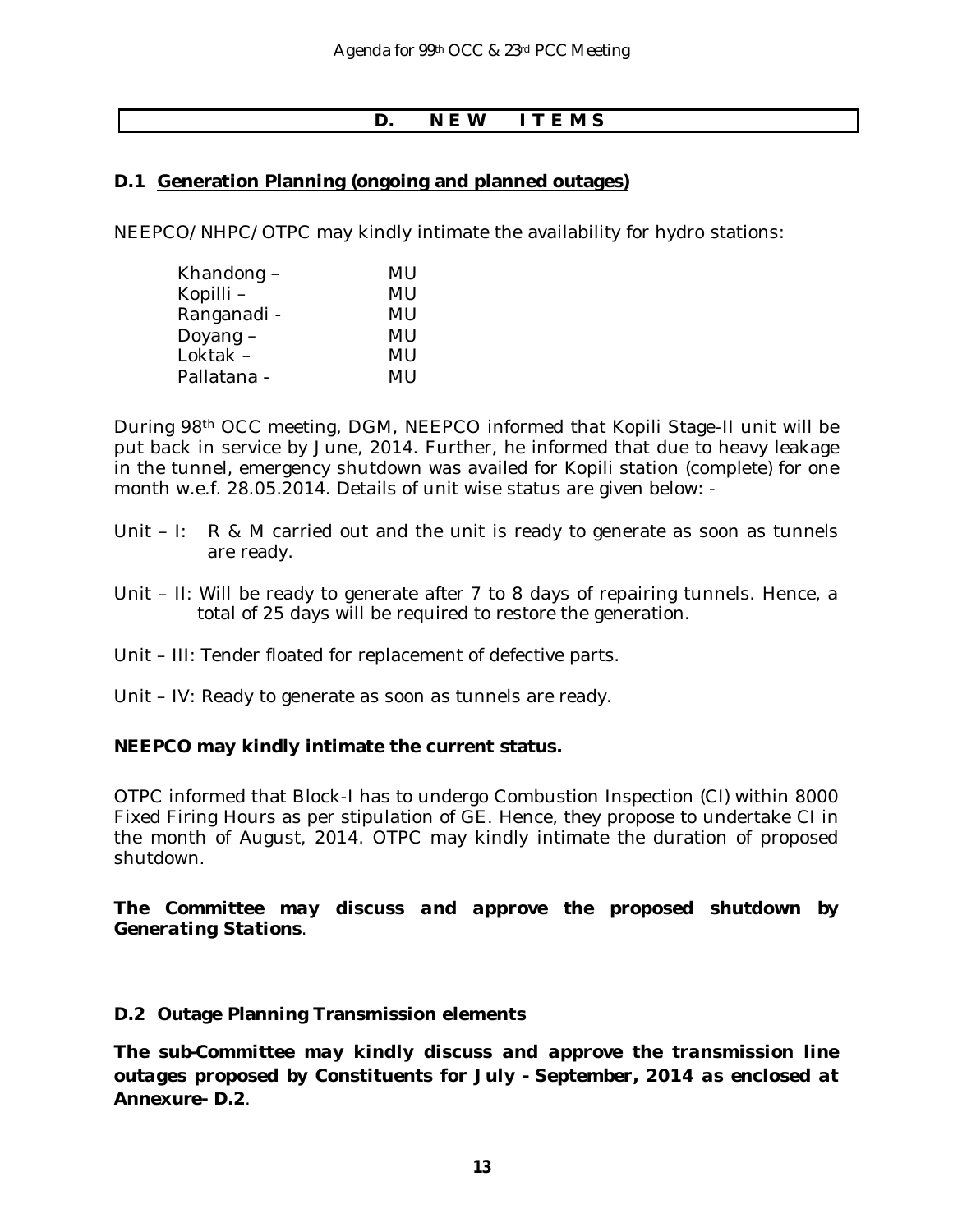## **D.3 Monthly Power Supply Position to Rural Villages:**

Month & Year:

| Name<br>of the | Number of<br>Distribution<br>Companies in | Name of<br>Distribution |                                                                   | <b>Total Electrified</b><br>villages           | Average<br>Hours of<br>Power<br>Supply to<br>rural<br>areas in<br>the month<br>(Hours) | Energy<br>supplied<br>to Rural<br>Areas<br>during<br>the<br>month<br>(MU) |
|----------------|-------------------------------------------|-------------------------|-------------------------------------------------------------------|------------------------------------------------|----------------------------------------------------------------------------------------|---------------------------------------------------------------------------|
| State          | the State                                 | Company                 | Total No.<br>Οf<br>inhabited<br>villages as<br>per 2011<br>census | No. of<br>inhabited<br>villages<br>Electrified |                                                                                        |                                                                           |

Even after repeated request, only Assam, Mizoram and Tripura have submitted the required information regularly in above simplified format. Ministry of Power and CEA are insisting for submission of above information on monthly basis. All constituent states of NER are requested to submit required information on monthly basis by 15<sup>th</sup> of next month.

## *The Sub-Committee may like to discuss.*

## **D.4 Review of Pallatana SPS:**

Meghalaya informed that with the available of 126 MW of Myntdu Leshka HEP, the Special Protection Scheme of Pallatana needs to be reviewed.

## *Committee may like to discuss.*

## **D.5 Enhancement of SPS related load shedding:**

NERLDC informed that it has been observed that there was number of tripping of Palatana machines during Apr14. Due to tripping of Palatana machines, NER Grid was operated in vulnerable condition. Though, there was relief of around 40-50 MW (Off Peak) & 80-90 MW (Peak) after activation of SPS I, it is felt that the quantum is not sufficient to maintain the healthiness of NER Grid. To operate NER Grid in safe, secure and reliable mode, it is required to enhance SPS related load shedding to 250 MW [RTC].

As per regulation no 5.2.o of IEGC, all Users, STU/ SLDC, CTU/RLDC and NLDC, shall also facilitate identification, installation and commissioning of System Protection Schemes (SPS) (including inter-tripping and run-back) in the power system to operate the transmission system closer to their limits and to protect against situations such as voltage collapse and cascade tripping, tripping of important corridors/flow-gates etc.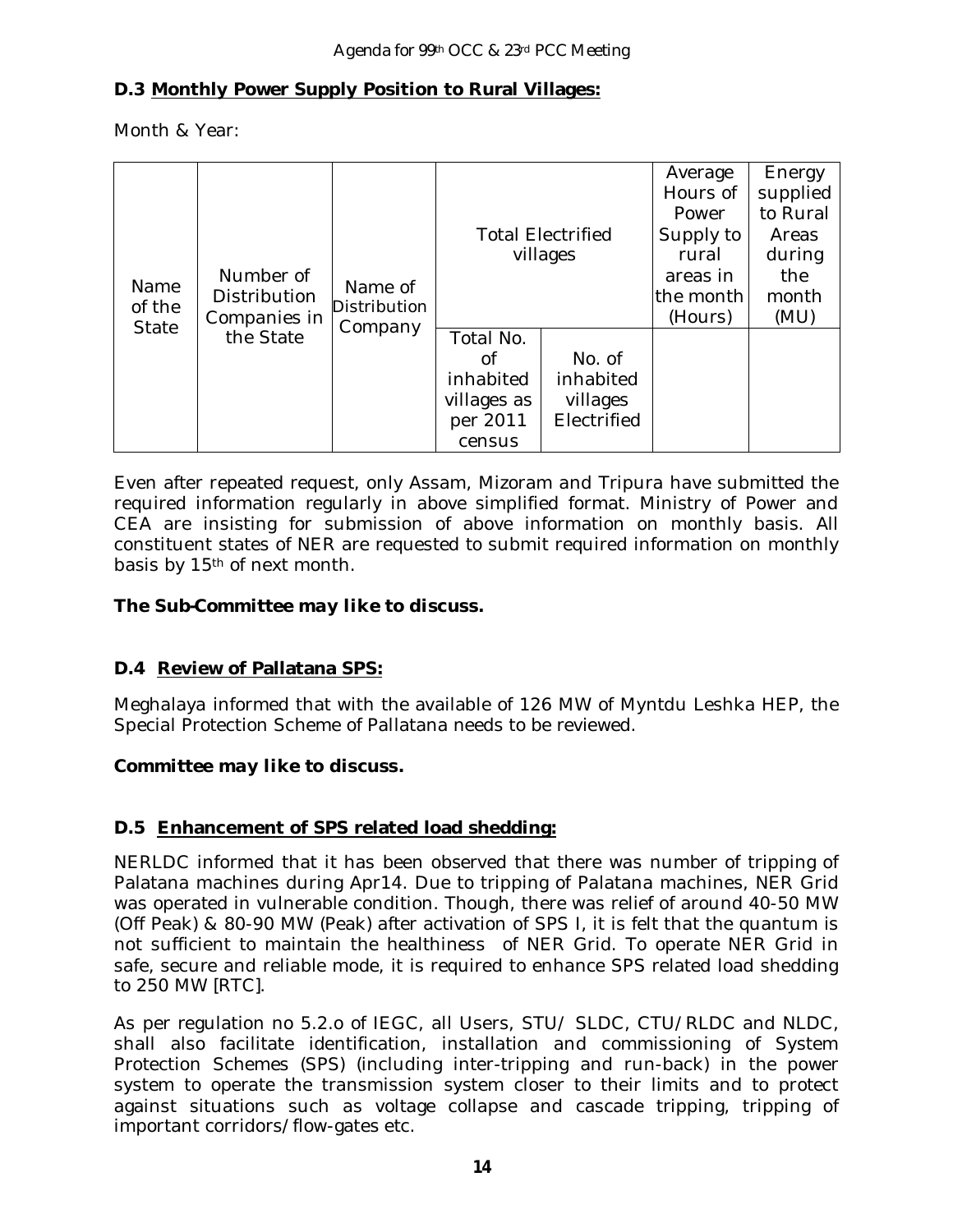During 97th OCC meeting, representative of Assam did not agree with the view of NERLDC and strongly opposed the load shedding upto 250MW during the tripping of generating unit at Palatana. The sub-committee requested NERLDC to review the proposal so that the issue can be discussed further in the next OCC meeting.

During 98th OCC meeting, Asst. Secretary, NERPC suggested that the quantum of load shedding due to tripping of Palatana GBPP may be contributed by the constituents according to the share allocation from the project by Ministry of Power so that the quantum of load relief may be justified. He also opined that the merchant power sale of Palatana GBPP will be shared by all the beneficiaries in proportion to their shares, so that the total amount of load relief may be justified. Members agreed to the proposal.

The Sub-Committee suggested that sub-group committee which has been formed by NERPC shall discuss this issue also so that the same can be finalized at the earliest.

## *NERLDC may kindly deliberate on the issue.*

## **D.6 Status/Load ability of 132 kV Lumshnong – Panchgram Line:**

Meghalaya informed that since the line is old, loading of above line needs to be fixed at a safe thermal limit. Hence both Assam & Meghalaya may look into the matter for strengthening of the system.

During 98th OCC meeting, Assam informed the members that healthiness of the line has been checked by AEGCL till Panchgram and it was found that the line is very old and cannot be loaded up to 50 MW. Healthiness of the line from Lumshnong end may be confirmed from Me. PTCL.

After discussion, it was agreed that reconductoring of the line is required to strengthen the transfer capability and possibility of funding the same from PSDF may be explored as the expenditure involved is huge.

## *Committee may like to discuss.*

## **D.7 Status of Construction of:**

- **1. 220/132/33 kV sub-station at Sonapur**
- **2. LILO of 132 kV Kahilipara – Umtru Line at Byrnihat.**

During 98th OCC meeting, the Sub-committee appreciated the views of Assam in for better reliability and redundancy not only in Assam & Meghalaya but in the region as a whole. The committee requested Assam & Meghalaya to resolve the matter bilaterally and finalized the same at the earliest.

## *Assam/Meghalaya may kindly intimate the current status.*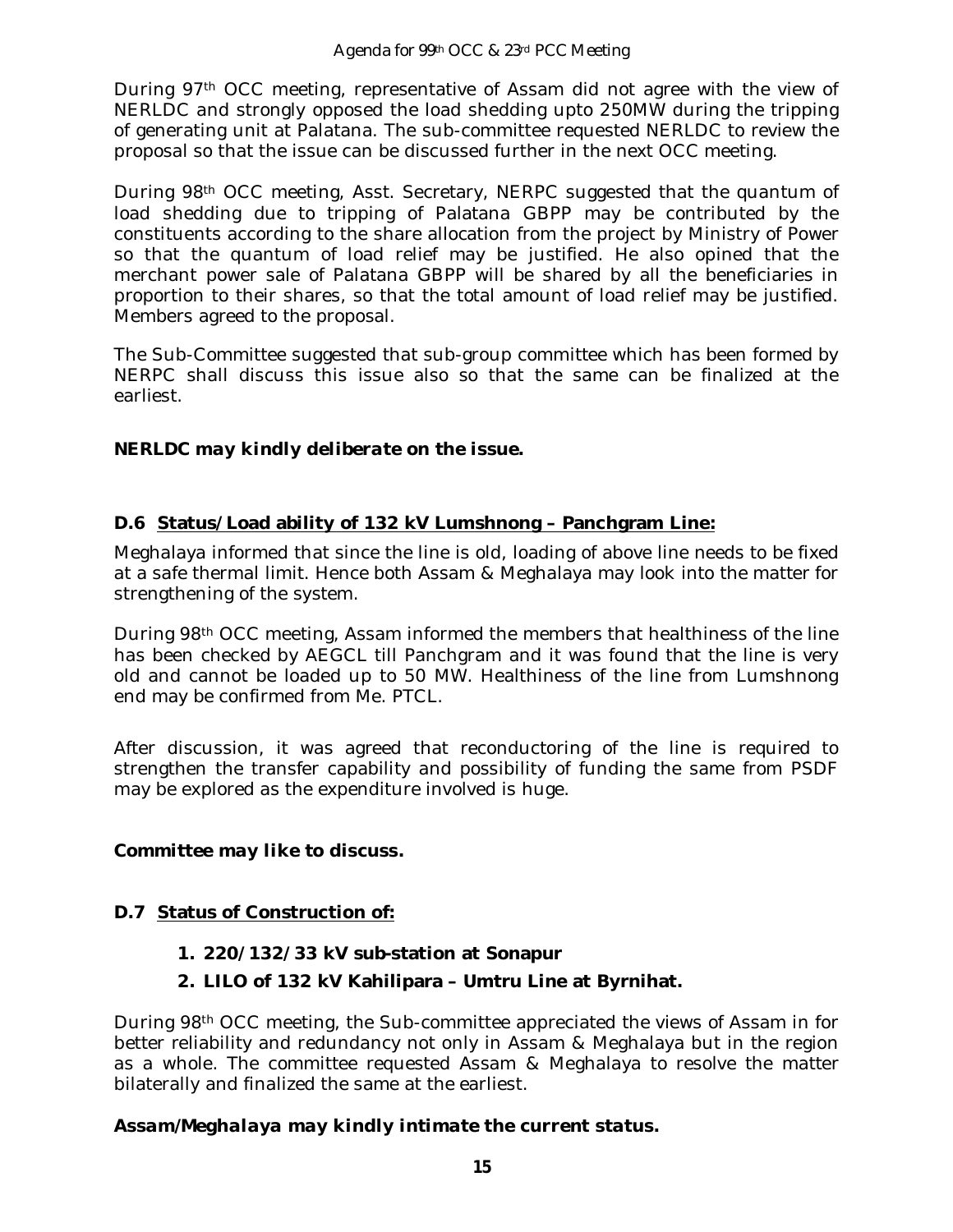## **D.8 Frequent disruption of power supply to Kameng HEP:**

The Balipara Khuppi Kimi Transmission System comprising of 132 kV Single Circuit Balipara Khuppi Kimi Transmission line (76 km long) and 3X5 MVA 132/33 kV Khuppi Substation was constructed by NEEPCO for supply of construction power to various work-fronts of Kameng HEP. After commissioning of the Project, the same line would also be utilized for evacuation of power from the Project. Kameng HEP has been drawing construction power through this system since 15- 05-07 in accordance with the Bulk Power Supply Agreement dated 04-05-07 made between NEEPCO and Department of Power, Govt. of Arunachal Pradesh.

Further, in view of the request of DoP, A.P. in the meeting on 25-11-2002, the Department of Power, Govt. of Arunachal Pradesh was allowed to draw 2 MW from one of the spare 33 kV feeder point of the 132/33 kV Khuppi Substation. Subsequently, Department of Power, Govt. of Arunachal Pradesh started drawing power for supplying to various locations of the West Kameng & East Kameng Districts of Arunachal Pradesh from this 33 kV feeder and the present drawal has reached to a level of around 6 to 8 MW peak power.

In addition to the above, in the month of February'2011, NEEPCO received a request from Department of Power, Govt. of Arunachal Pradesh for permission for a Tee-connection at Tipi (near Bhalukpong) from the 132 kV Balipara Khuppi Transmission Line. As Tee-connection at 132 kV level is not permissible as per the IE Rules, the same was allowed for two months only, at the intervention of the Chairman, NERPC; within which time, the LILO System was supposed to be commissioned. Accordingly, the Tee-connection was energized on 31-05-11. However, the said LILO is yet to be completed and commissioned, despite requests and reminders from NEEPCO as well as NERPC. The said Tee-connection is now being used to draw a considerable quantum of power.

During last few months, frequent disconnection of the Balipara Khuppi Transmission System has been come across. On telephonic enquiry, Balipara substation intimated that due to over-drawal by Department of Power, Govt. of Arunachal Pradesh the circuit Breaker is manually opened at Balipara end for load shedding. However, out of this quantum of power, NEEPCO's drawal is limited to the contracted quantity of 2 MW only Such frequent load–shedding is causing disruption of ongoing construction activities which is likely to affect the overall commissioning schedule of the Project.

In view of the above circumstances, NERPC is requested to take up the matter with Department of Power, Govt. of Arunachal Pradesh through OCC Forum so that such frequent load–shedding is not resorted to.

## *Committee may like to discuss.*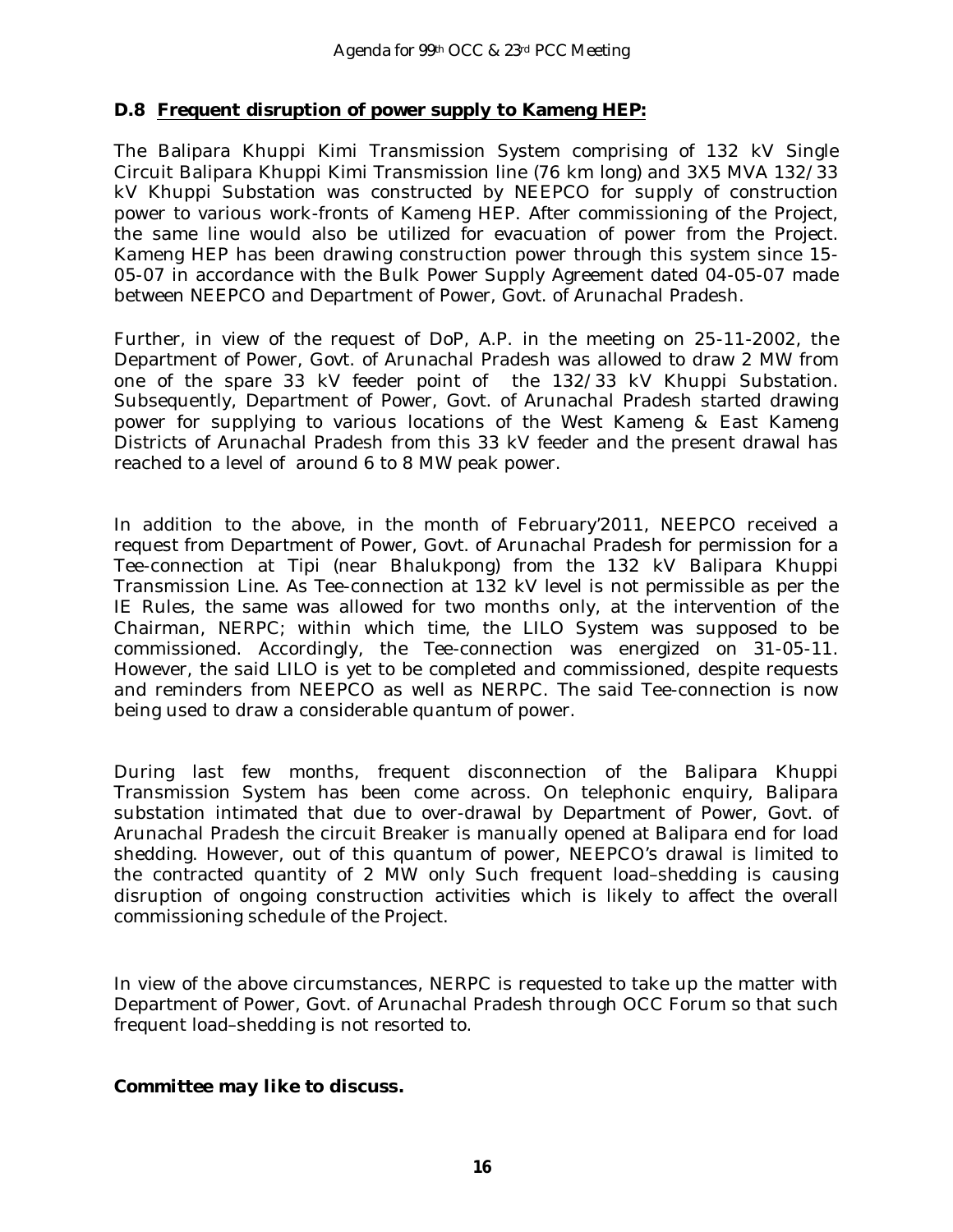#### **D. 9 Augmentation of Transformation Capacity at 400/220/33 kV Misa substation of POWEWRGRID in NER:**

At present, the Transformation Capacity at 400/220/33kV Misa Sub Station is 2X315MVA at 400/220kV level. But it has been observed that combined loading of ICT # 1 & 2 becomes more than 300MW during outages of various elements in NE Grid as detailed below:

| <b>SN</b>      | <b>MW</b><br>ICT # $(1+2)$ | <b>DATE</b> | <b>TIME</b> | <b>ELEMENT UNDER OUTAGE</b>               |  |
|----------------|----------------------------|-------------|-------------|-------------------------------------------|--|
| 1              | 312                        | 19.12.13    | 20:00       | Pallatana Generation                      |  |
| $\overline{2}$ | 310                        | 28.02.14    | 18:00       | Kathalguri 2 units                        |  |
| 3              | 382                        | 01.03.14    | 20:00       | Pallatana Generation                      |  |
| $\overline{4}$ | 334                        | 02.03.14    | 20:00       | Kathalguri 2 units                        |  |
| 5              | 342                        | 03.03.14    | 20:00       | Kathalguri 3 units                        |  |
| 6              | 300                        | 04.03.14    | 20:00       | Kathalguri 4 units                        |  |
| $\overline{7}$ | 364                        | 05.03.14    | 18:00       | Kathalguri 4 units                        |  |
| 8              | 342                        | 08.03.14    | 20:00       | Kathalguri 2 units                        |  |
| 9              | 334                        | 09.03.14    | 18:00       | Kathalguri 4 units                        |  |
| 10             | 338                        | 10.03.14    | 19:00       | Kathalguri 4 units                        |  |
| 11             | 390                        | 15.03.14    | 18:00       | Pallatana Generation + Kathalguri 3 units |  |
| 12             | 300                        | 16.03.14    | 18:00       | Pallatana Generation + Kathalguri 3 units |  |
| 13             | 306                        | 10.04.14    | 19:00       | Kathalguri 2 units                        |  |
| 14             | 410                        | 22.04.14    | 21:00       | Kathalguri 2 units + BTPS-Agia-Sarusaji   |  |
| 15             | 310                        | 29.04.14    | 21:00       | Pallatana Generation                      |  |
| 16             | 334                        | 07.05.14    | 19:00       | Pallatana Generation                      |  |
| 17             | 410                        | 08.05.14    | 18:00       | Kathalguri 3 units                        |  |
| 18             | 348                        | 19.05.14    | 20:00       | Pallatana Generation                      |  |
| 19             | 370                        | 20.05.14    | 20:00       | Pallatana Generation + Kathalguri 2 units |  |
| 20             | 380                        | 21.05.14    | 18:00       | Pallatana Generation                      |  |
| 21             | 382                        | 22.05.14    | 21:00       | Pallatana Generation                      |  |
| 22             | 344                        | 23.05.14    | 21:00       | Pallatana Generation                      |  |
| 23             | 308                        | 25.05.14    | 23:00       | Pallatana Generation                      |  |

Thus, under said circumstances as above, the N-1 philosophy fails and the Grid becomes vulnerable to collapse in the event of tripping of any one ICT at Misa. The situation is going to be more critical in future with increase of load.

Hence, augmentation of transformation capacity at 400/220kV Misa Sub Station is essential to stabilise & strengthen the Grid for ensuring reliable and secure power NER constituents.

At present, one of the ICTs at Misa is 3 X 105MVA (1-Phase), 400/220kV with a spare unit which were commissioned during December 1995. Considering the space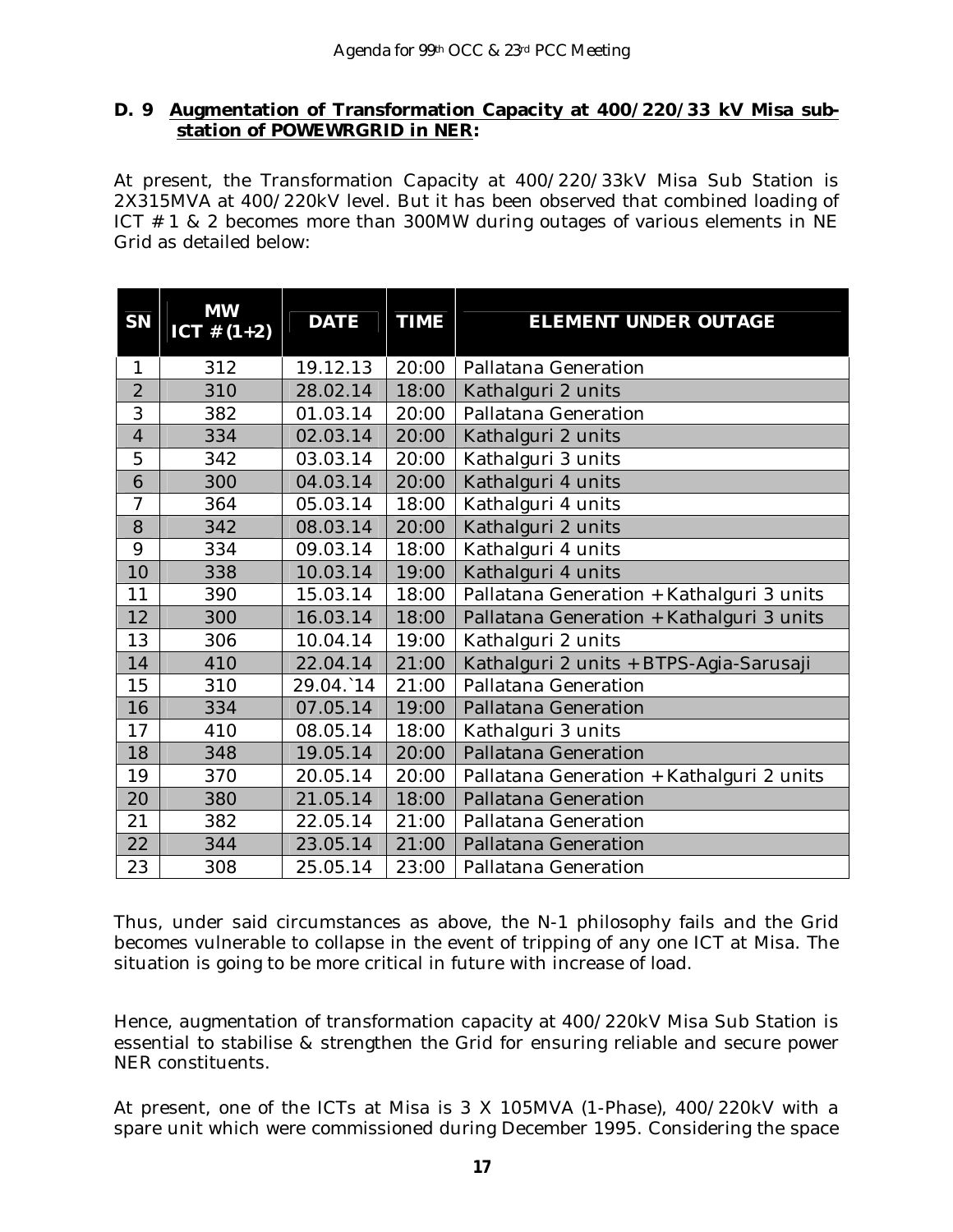#### Agenda for 99th OCC & 23rd PCC Meeting

constraints and also, connectivity of various Generations at 220kV level viz. Kathalguri GBP, Kopili HEP, Doyang HEP etc. at Misa, it is proposed to install 2X500MVA, 400/220/33kV (3-Phase) ICTs in place of existing 4 units of 1-Phase ICTs and accommodate associated bays on GIS to manage the installation in available limited space. On removal of 1-Phase ICTs at Misa the same can be kept as regional spare against ICTs at Balipara and Bongaigaon.

During 98th OCC meeting, Members agreed in principle the requirement of augmenting the transformer capacity. However, system studies may be done taking into consideration commissioning of Azara S/s and other vital elements which may affect the loading of stressed elements. It was agreed that NERLDC will carry out necessary system studies and the issue will be reviewed in next OCC meeting.

#### *Committee may like to discuss.*

## **D.10 Pallatana Generation:**

Tripura informed that on 10th May 2014, Palatana Generation was available. But schedule has given to the beneficiary. TSECL has brought to the notice of NERLDC/NERPC.

#### *Committee may like to discuss.*

## **D.17 Partial Requisition Based Scheduling in NER:**

Tripura informed that Partial Requisition based schedule has been implemented in the region except for Hydel Generation. But hydel generation frequently changes their schedule which is effected the DSM & penalty imposed for that.

#### *Committee may like to discuss.*

## **D.18 PG Test of Pallatana:**

Tripura informed that as per request of OTPC Palatana, NERLDC have given consent for carrying out of 60 % capacity test from 00:00 hrs to 04:00 hrs of dated 04.06.2014 without getting any confirmation from SLDC Tripura. More over NERLDC has given full schedule to Tripura from OTPC Palatana in "0" revision for the date 04.06.2014. Regarding the test run NERLDC have intimated SLDC, TRIPURA at 21:30 hrs on 03.06.2014 through mail. During this period we were unable to manage our power system resulting huge commercial losses. Further balancing of drawal schedule under DSM has become more critical under such situation with commercial heavy penalty.

*Committee may like to discuss.*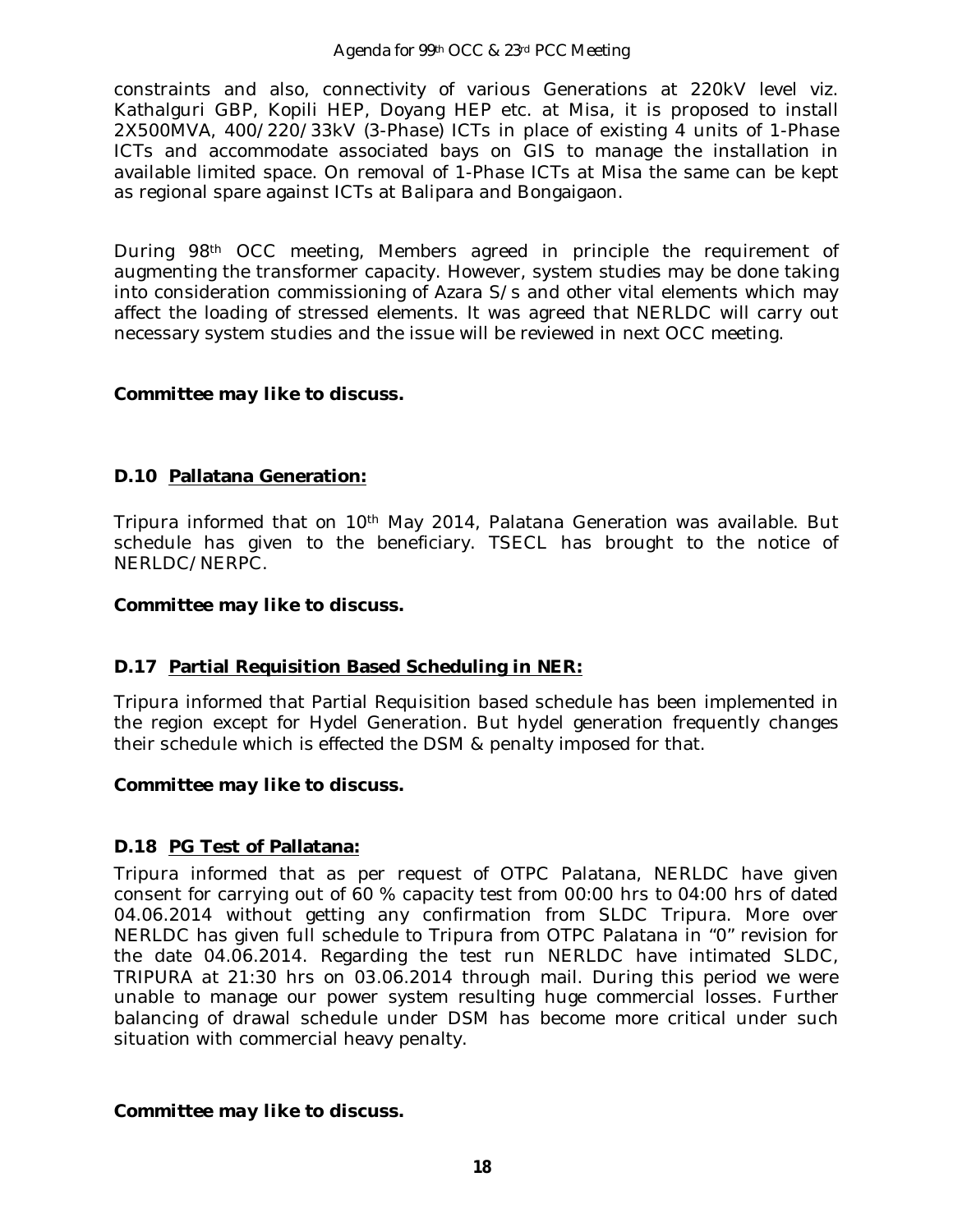## **D.20 Action by NERLDC to control overdrawal by beneficiaries:**

NERLDC informed that it has been observed that despite of repeated requests made by NERLDC in real time, beneficiaries fail to maintain their drawal within the scheduled quantum most of the times resulting in not only violation of various clauses of IEGC & other regulations but also putting the NER grid in jeopardy. NERLDC is compelled to issue violations messages and also to open feeders to save the situations. It is to be noted that the list of violations messages issued by NERLDC are compiled and sent to various authorities including CERC periodically as per regulations.

#### *Committee may like to discuss.*

#### **D.26 Estimated Transmission Availability Certificate (TAC) for the month of June, 2014.**

The Estimated Transmission System Availability for the month of June, 2014, furnished by PGCIL, is **99.9820%.** The detail outage data for calculation of Transmission System Availability furnished by PGCIL, is at **Annexure D.26.** NER constituents are requested to kindly communicate their views and observations, if any, by 28<sup>th</sup> July, 2014 so that Final TAC for the month of June, 2014 may be finalized by NERPC Secretariat.

## *The Sub-Committee may like to discuss.*

## **E. N E W I T E M S**

## **E.1 Implementation of islanding scheme in NER**

During the 94thOCC meeting, the committee had decided the following islanding scheme and associated frequencies levels for creation of islands in NER:

| <b>SN</b> | <b>Islanding Scheme</b>                                                                                                                         | Lines required to be<br>opened              | <b>UFR</b><br>Location                                  | Implementing<br>Agency |
|-----------|-------------------------------------------------------------------------------------------------------------------------------------------------|---------------------------------------------|---------------------------------------------------------|------------------------|
|           | <b>ISLAND</b><br>48.80<br>Hz<br>AT<br>with 5 Sec delay:<br>of<br>Island comprising<br>generating units<br><sub>Of</sub>                         | 220 kV New Mariani<br>(a)<br>$(PG) - AGBPP$ | UFR-1<br>[At New Mariani<br>(PG)                        | <b>PGCIL</b>           |
|           | AGBPP (Gas), NTPS (Gas) (b) 220 kV Mariani -<br>& LTPS (Gas) and loads Misa<br>of Upper Assam system $&(c)$ 220 kV Mariani –<br>Deomali<br>area | (Ar. Samaguri                               | $UFR-2$<br>[At Mariani,<br>Samaguri of<br><b>AEGCLI</b> | <b>AEGCL</b>           |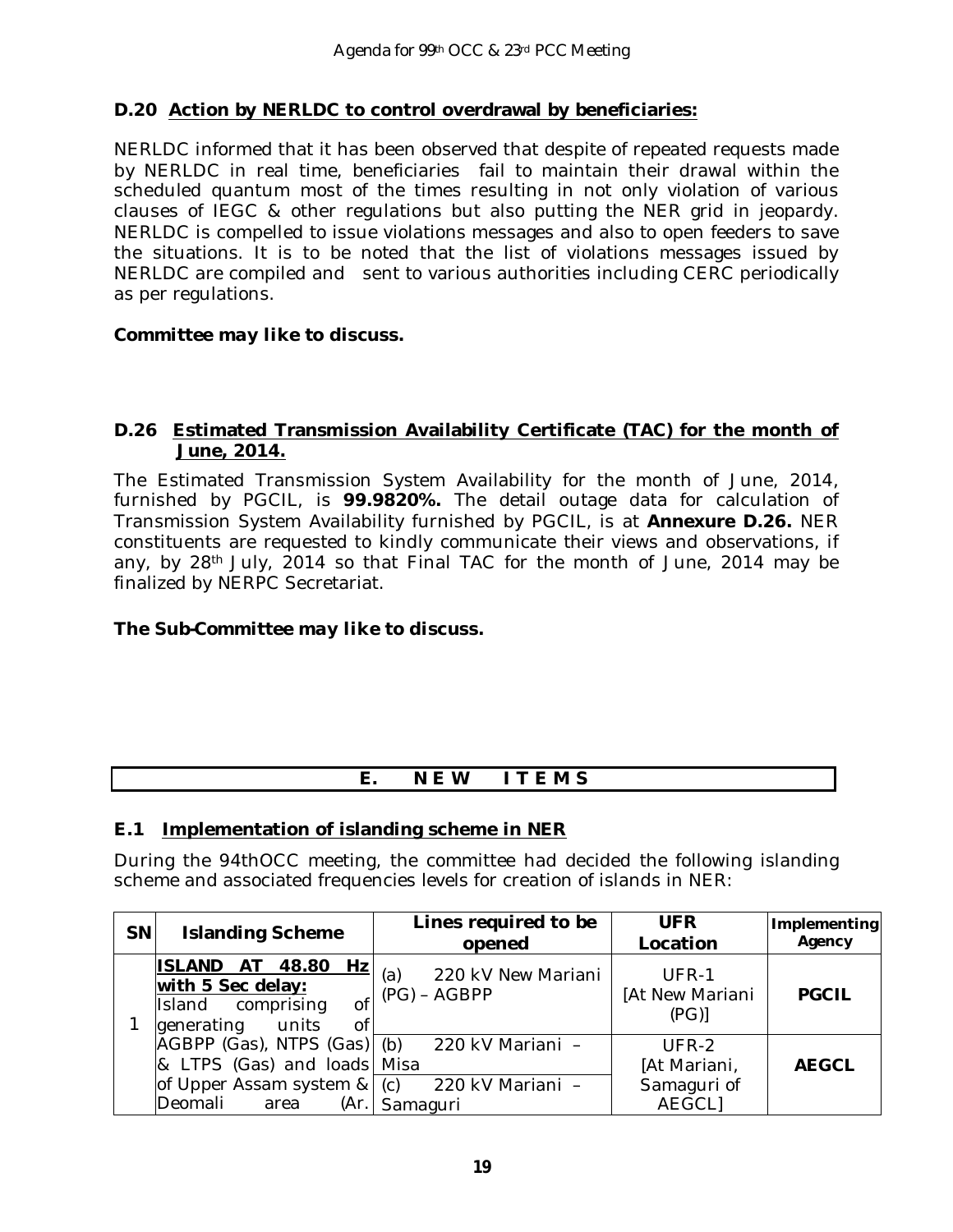| Pradesh)<br>Total Generation: 380-<br>400MW<br>load:                                                                                      | (d)<br>132 kV Mokukchung<br>- Mariani                                                                                                                                                                                                                                                               |                                                                           |               |
|-------------------------------------------------------------------------------------------------------------------------------------------|-----------------------------------------------------------------------------------------------------------------------------------------------------------------------------------------------------------------------------------------------------------------------------------------------------|---------------------------------------------------------------------------|---------------|
| and<br><b>200MW</b><br>$($ off<br>peak)-<br>300MW (peak)]                                                                                 | 132 kV Dimapur<br>(e)<br>(PG) – Bokajan                                                                                                                                                                                                                                                             | UFR-3<br>[At Dimapur<br>(PG)                                              | <b>PGCIL</b>  |
|                                                                                                                                           | (f)<br>Generators to be<br>desynchronized for<br>reduction of generation<br>[if Generation > Load in<br>the islanded pocket]                                                                                                                                                                        |                                                                           |               |
|                                                                                                                                           | De-synchronization /<br>(g)<br>isolation of one GT and one<br>ST from each of two<br>modules of AGBPP, which<br>are in operation, leading to<br>reduction of generation of<br>about 80-90 MW [i.e each<br>module will contribute to<br>reduction of about 40-45<br><b>MW</b><br>(GT:30MW+ST:15MW)]. | At AGBPP<br><b>IUFRs</b><br>0f<br>line bays &<br>Generator to be<br>used] | <b>NEEPCO</b> |
|                                                                                                                                           | Lines required to<br>(h)<br>be opened for load<br>shedding of 30MW (off-<br>peak) and 50MW (peak)<br>[if load > generation in<br>the islanded pocket]                                                                                                                                               |                                                                           |               |
|                                                                                                                                           | 132kV Tinsukia -<br>(i)<br>Ledo S/C line (at 48.7Hz<br>instantaneous).                                                                                                                                                                                                                              | <b>UFR</b><br>[At<br>Tinsukia]                                            | <b>AEGCL</b>  |
|                                                                                                                                           | (i)<br>66kV Tinsukia -<br>Rupai S/C line (at 48.6Hz<br>instantaneous)                                                                                                                                                                                                                               |                                                                           | <b>AEGCL</b>  |
|                                                                                                                                           | 132kV Jorhat -<br>(k)<br>Bokakhat line (at 48.5Hz<br>instantaneous)                                                                                                                                                                                                                                 | <b>UFR</b><br>[At<br>Jorahat /<br>Bokakhat]                               | <b>AEGCL</b>  |
| ISLAND AT 48.50<br>Hz<br>with 5 Sec delay :<br>0f<br>comprising<br>Island<br>generating<br>units<br>0f<br>AGTPP (Gas), generating         | 132 kV Palatana – Udaipur<br>132 kV Palatana -<br>Surjamani Nagar                                                                                                                                                                                                                                   | UFR-1<br>[At Palatana]                                                    | <b>OTPC</b>   |
| units at Baramura (Gas),<br>Rokhia (Gas) & Gumati<br>2<br>(Hydro)<br>loads<br>and<br>Tripura<br>system<br>Dullavcherra<br>area<br>(Assam) | of 132 kV Silchar -<br>& Dullavcherra                                                                                                                                                                                                                                                               | UFR-2<br>[At Silchar]                                                     | <b>PGCIL</b>  |
| Total Generation: 150-<br><b>160MW</b><br>and<br>110MW (off-peak) & 170- 132 kV P K Bari -<br>180MW (peak)]                               | 132 kV AGTPP -<br>load: Kumarghat<br>Kumarghat                                                                                                                                                                                                                                                      | UFR-3<br>[At Kumarghat]                                                   | <b>PGCIL</b>  |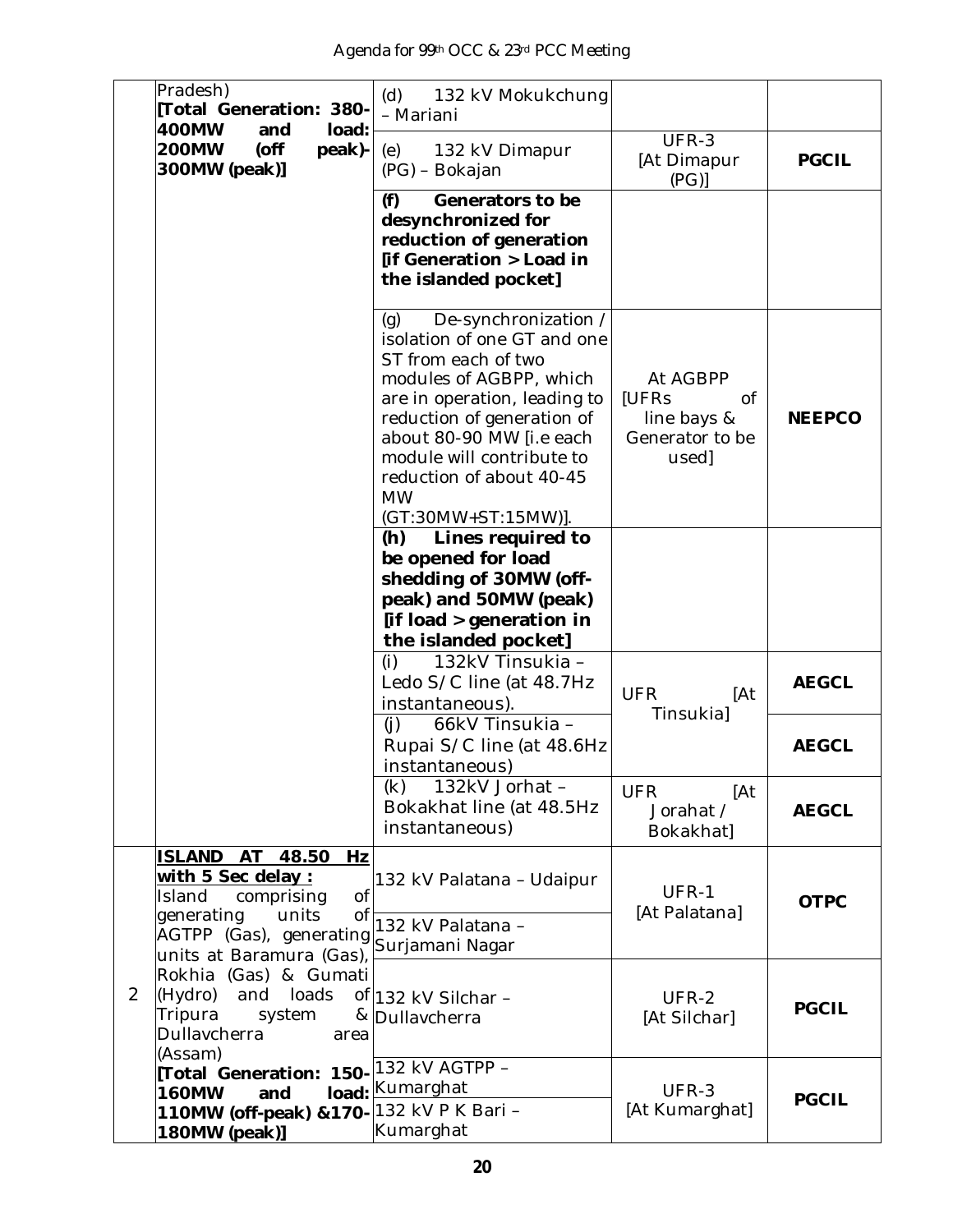|  | <b>ISLAND AT 47.90 Hz:</b><br>Isolation of NER from<br>NEW grid at ER-NER<br>boundary with rest of the | To be decided after system study |
|--|--------------------------------------------------------------------------------------------------------|----------------------------------|
|  | generation and load of<br><b>NFR</b>                                                                   |                                  |

Both the Islanding schemes were implemented as discussed in OCC/PCC forum and it was decided that two UFRs (one as back up) are to be provided for disconnection of lines as well as generators. Further subcommittee had suggested for use the UFR of the generators as back up for de-synchronization of Gas Turbine (s) and for developing the logic to identify the Units, which are in service / operation so that these modules are de-synchronized/ isolated from the system in order to achieve the load and generation balance and to activate the Automatic Governor Control of each module. It was also decided that in future, in case any problem arises, both islanding schemes will reviewed and modified as per system requirement.

During 97th OCC meeting, MS I/C informed that the first meeting of subgroup was held in the conference hall of NERLDC at Shillong on 11.04.2014 taking representation from Assam, Meghalaya, POWERGRID, NEEPCO, NERLDC and NERPC. It was also decided to include representation from other states / organization as and when required / depending on the interest shown by the organization. The following officers were nominated for the 1st meeting of the subgroup:

Assam: Sh. Gunajit Bhuyan, AGM (MRT) & Sh. Ashutosh Bhattacharji, Mgr

Meghalaya: Sh. F.E. Kharshiing, SE, SLDC & Sh. H. Shangpliang, EE (MRT)

PGCIL: Sh. P. Kanungo, DGM, Sh. M. Madhavan, Mgr & Sh. Supriya Paul, Er

NEEPCO: Sh. Tanya Taji, Sr. Mgr & Sh. Jaypal Roy, Mgr.

NERLDC: Sh. P.P. Bandapodhyay, DGM & Sh. A. Mullick, CM

NERPC: Sh. B. Lyngkhoi, SE(O) and Sh. S.M. Jha, EE(O)

OTPC has requested to include Shri S.R. Das as their nominee for the subgroup.

In the meeting of Operation and Protection sub-group, it was brought to the notice that most of UFRs associated with two islanding schemes operated as expected and it was decided to reduce the time delay setting of UFR to 2 secs (in place of 5 sec). Assam had informed that there is some change in load connected with NTPS and subgroup had requested Assam to provide details of connected load. Assam & NEEPCO was also requested to intimate about the low frequency setting for tripping of Gas based Generators at NTPS (of Assam), at AGBPP & AGTPP (of NEEPCO) and to intimate frequency at which machines at NTPS, AGBPP & AGTPP tripped on 19- 03-2014 so that the matter can be discussed further.

During the meeting the DGM, POWERGRID suggested to reduce the time delay setting of UFR to 500ms instead of 2 secs as proposed in last subgroup meeting. The subcommittee felt that following information should be collected before deciding about the final setting of UFRs.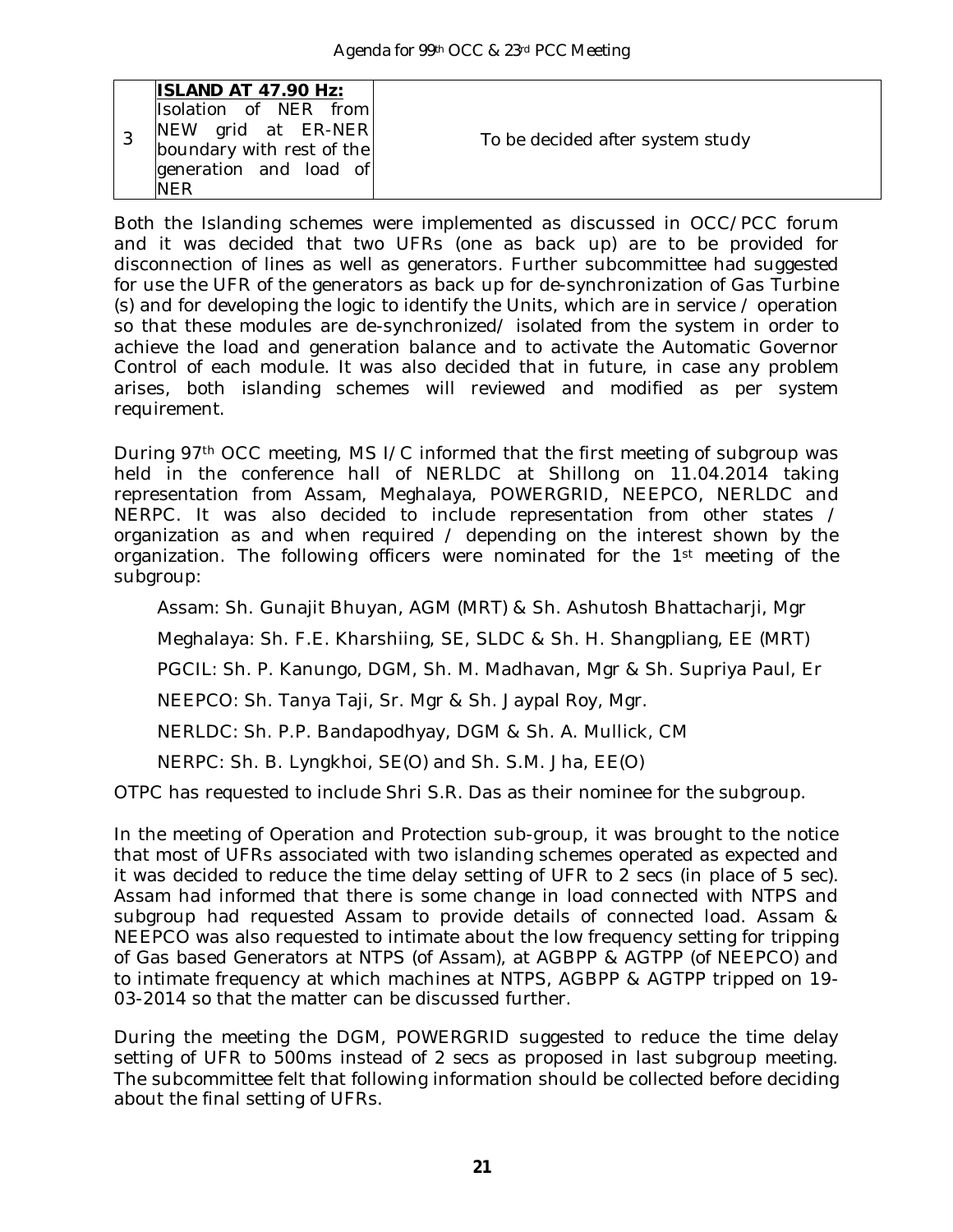- (a) Operation of UFRs, installed on various lines associated with the particular Island, on 19-03-2014 [i.e { UFRs at New Mariani, Dimapur of Powergrid; UFRs at Mariani, Samaguri of AEGCL and UFRs at AGBPP associated with Islanding Scheme –I (at 48.8 Hz) } and { UFRs at Silchar, Kumarghat of Powergrid; and UFR at Palatana of OTPC associated with Islanding Scheme –II  $(at 48.5 Hz)$  } ]
- (b) Operation of UFRs, installed on various lines associated with the particular Islanding Scheme –I (at 48.8 Hz), on 19-03-2014 [i.e UFRs at Tinsukia, Jorahat / Bokakhat of AEGCL]
- (c) Whether carrier inter-tripping (wherever available) functioned as expected?
- (d) Operation of frequency relays **of generators** at AGBPP (NEEPCO), NTPS (AEGCL), LTPS (AEGCL) on 19-03-2014 and frequency at which generating Unit (s) tripped
- (e) Time delay setting low frequency relays **of generators** at AGBPP (NEEPCO), NTPS (AEGCL), LTPS (AEGCL)
- (f) Operation of frequency relays **of generators** at AGTPP (NEEPCO), Baramur (TSECL), Rokhia (TSECL) and Gumati (TSECL) on 19-03-2014 and frequency at which generating Unit (s) tripped
- (g) Time delay setting low frequency relays **of generators** at AGTPP (NEEPCO), Baramur (TSECL), Rokhia (TSECL) and Gumati (TSECL)
- (h) Whether generating Units tripped due to operation of UFRs of line (s) or due to operation of frequency relay of generating unit or due to some other reason.
- (i) Number of generating unit (s) tripped at the station on 19-03-2014.
- (j) The details of load connected with NTPS and LTPS on 19-03-2014 and maximum load connected with NTPS & LTPS
- (k) Why the NTPS could not survive with its own load? This has happened in past in many occasions, even during last major grid disturbance on 31<sup>st</sup> July 2013 NTPS survived with its own connected loads.
- (l) Any other information which the generating company (ies) would like to share with the forum which has relevance with the proposed islanding scheme.

The subcommittee also requested all constituent states of the region to provide details of UFR operation [i.e. location, frequency at which UFRs operated / frequency setting of UFRs and the quantum of load shedding happened due to operation of UFRs] on 19-03-2014.

The subcommittee felt that due to isolation of NER grid from National grid on the day of the incidence (i.e. 19-03-2014), the power number become very small [reduced to about 30-40MW/Hz from 3000-3400MW/Hz when it was in synchronism with National grid] and hence the rate of fall of frequency might have been fast. Under such scenario, only UFRs may not serve the objective. There could be requirement of df/dt relays along with UFRs. System studies would definitely help to arrive at some conclusion. But in absence of adequate information about the old machines in the islanded pocket, it has become difficult to carry out system studies. Although Prof. P. Tripathi of IIT, Guwahati was requested to help in this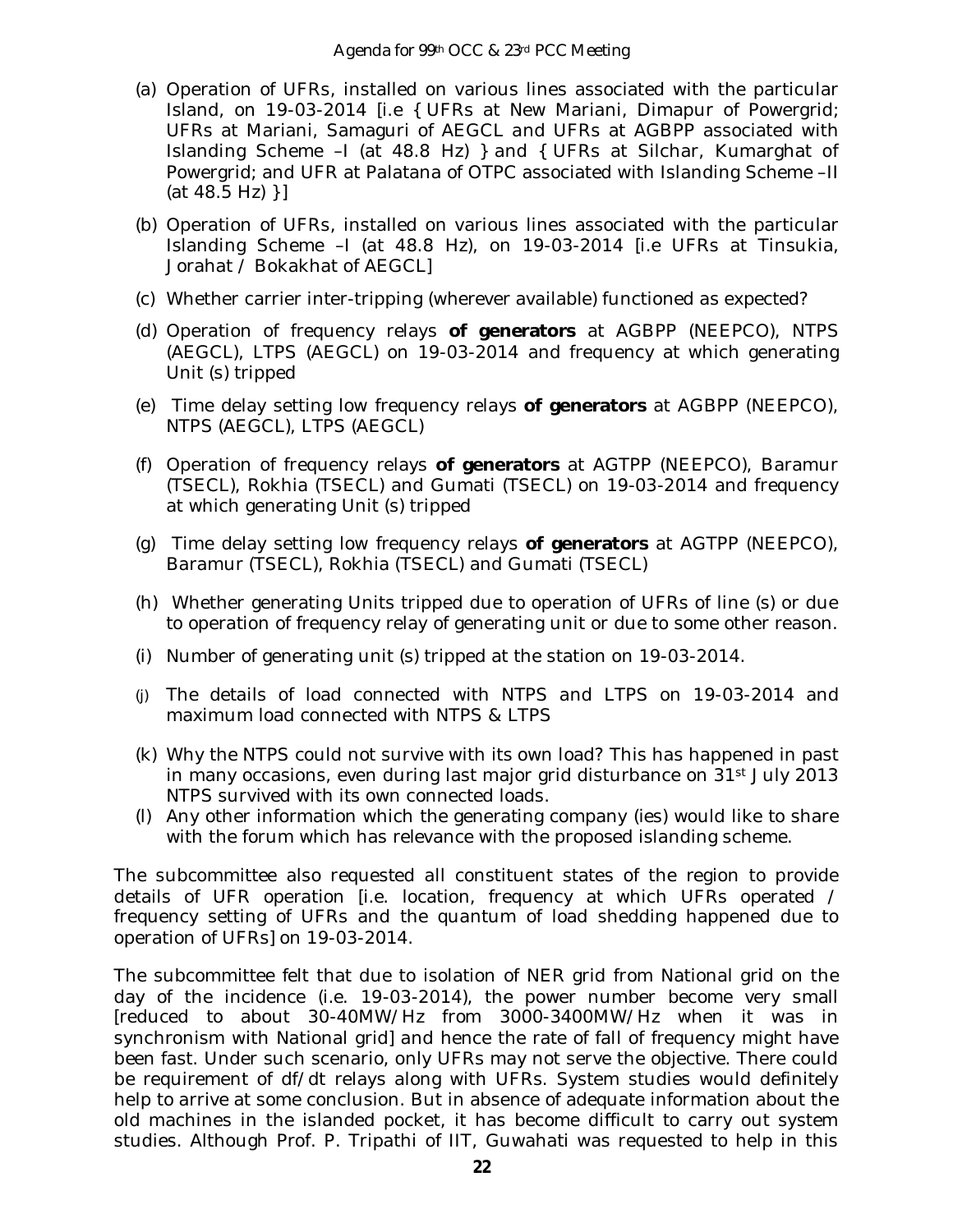#### Agenda for 99th OCC & 23rd PCC Meeting

regard, but no progress has happened in this direction so far. In view of all these difficulties the sub-committee suggested that after receiving above information from Assam, NEEPCO, TSECL and constituent states of the region, the subgroup would meet again to study / investigate the matter and decide further course of action.

During 98th OCC meeting, DGM, NERTS suggested to reduce time delay for the UFRs from 5secs to 500ms. DGM, NERLDC supported the same & also expressed urgent need for the review of the schemes by convening meeting of the committee at the earliest.

#### *NEEPCO and Assam are requested to provide the required information and sub-committee may like to discuss further on the islanding scheme.*

#### **E.2 Major Events in North-Eastern Regional Grid during the period June 2014**

NERLDC informed that there was no major Grid Disturbances in NER during the month of June, 2014.

Some of the grid incidences occurred during the month of June, 2014 is given below. The Sub-committee may kindly discuss and give suggestions to avoid repetition again.

#### **A. Category IV Grid Disturbance occurred in NER on 10.05.14:**

At around 0254 Hrs, 400 kV Silchar- Byrnihat (carrying 215 MW) tripped. This caused overloading & subsequent tripping of 132 kV Khleihriat – Badarpur S/C on over-current. This resulted overloading & subsequent tripping of 132 kV Haflong – Jiribam, 132 kV Dimapur – Imphal S/C, 132 kV Loktak – Imphal S/C on power swing. Due to tripping of these lines, Southern Part of NER Grid comprising of South Assam, Manipur, Mizoram & Tripura separated from rest of NER Grid and subsequently GTG I & STG I of Palatana tripped triggering the operation of SPS I. Southern part of NER Grid was collapsed due to load generation imbalance.

**Generation Loss: 466 MW** (AGTPP: 54 MW, Palatana: 315 MW, TSECL: 97 MW) **Load Loss: 217 MW** (MSPCL: 25 MW, Mizoram: 31 MW, TSECL: 125 MW & South Assam: 36 MW)

## **B. Palatana Module I Tripping (11 Nos):**

**At 1449 Hrs on 01.05.14,** Palatana GTG- I tripped. Due to tripping of GTG-I, STG- I also tripped. There was a generation loss of **325 MW (GTG I- 210 MW & STG I- 115 MW)**

**At 0045 Hrs 02.05.14,** Palatana GTG- I tripped. Due to tripping of GTG-I , STG- I also tripped. There was a generation loss **of 140 MW (GTG I- 70 MW & STG I- 70 MW)**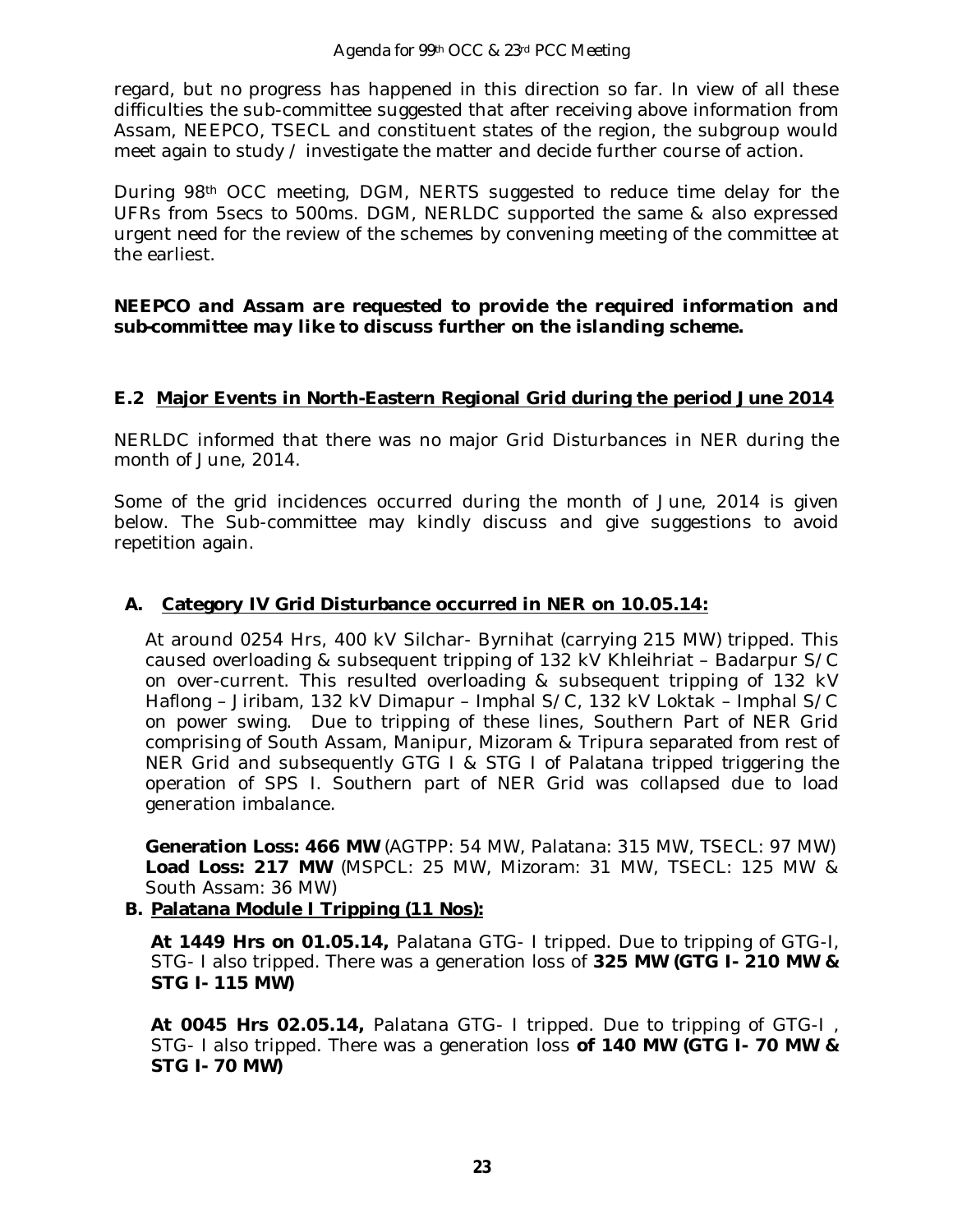**At 1229 Hrs on 03.05.14,** Palatana GTG- I tripped. Due to tripping of GTG-I, STG- I also tripped at 1245 Hrs. There was a generation loss of **327 MW (GTG I- 215 MW & STG I- 112 MW)**

**At 0616 Hrs on 07.05.14,** Palatana GTG- I tripped. Due to tripping of GTG-I, STG- I also tripped. Tripping of Palatana machines triggered the operation of SPS-I resulting in load relief of 25 MW in South Assam area. There was a generation loss of **330 MW.**

**At 0559 Hrs on 08.0514,** Palatana GTG- I tripped. Due to tripping of GTG-I, STG- I also tripped at 0612 Hrs. There was a generation loss of **160 MW.**

**At 1717 Hrs on 08.0514,** Palatana STG- I tripped. There was a generation loss of **48 MW.**

**At 0130 Hrs 09.05.14,** Palatana GTG- I tripped. Due to tripping of GTG-I , STG- I also tripped. There was a generation loss of **75 MW**

**At 0254 Hrs 10.05.14,** Palatana GTG- I tripped. Due to tripping of GTG-I , STG- I also tripped. There was a generation loss of **80 MW**

**At 1415 Hrs on 10.05.14,** Palatana STG- I tripped. There was a generation loss of **49 MW.**

**At 1755 Hrs on 12.0514,** Palatana STG- I tripped. There was a generation loss of **112 MW.**

**At 1628 Hrs on 31.05.14,** Palatana STG- I tripped. There was a generation loss of **14 MW.**

## **C. Disturbance in Manipur System (7 Nos):**

**At 1232 Hrs on 02.05.14,** 132 kV Imphal(PG) – Imphal I and II lines tripped. Due to tripping of these elements, power supply to Imphal area of Manipur was interrupted.

**Load Loss: 41 MW** 

**At 1635 Hrs on 03.05.14,** 132 kV Imphal(PG) – Imphal I and II lines tripped. Due to tripping of these elements, power supply to Imphal area of Manipur was interrupted**.**

#### **Load Loss: 40 MW**

**At 1350 Hrs on 07.05.14**, 132 kV Imphal (PG) – Imphal I and II, 132 kV Loktak- Imphal, 132 kV Imphal- Ningthoukhong and 132 kV Loktak-Ningthoukhong lines tripped. Due to tripping of these elements, power supply to Imphal and Ningthoukhnong area of Manipur was interrupted. **Load Loss: 40 MW**

**At 1630 Hrs on 09.05.14**, 132 kV Imphal(PG) – Imphal I and II lines tripped. Due to tripping of these elements, power supply to Imphal area of Manipur was interrupted.

**Load Loss: 55 MW**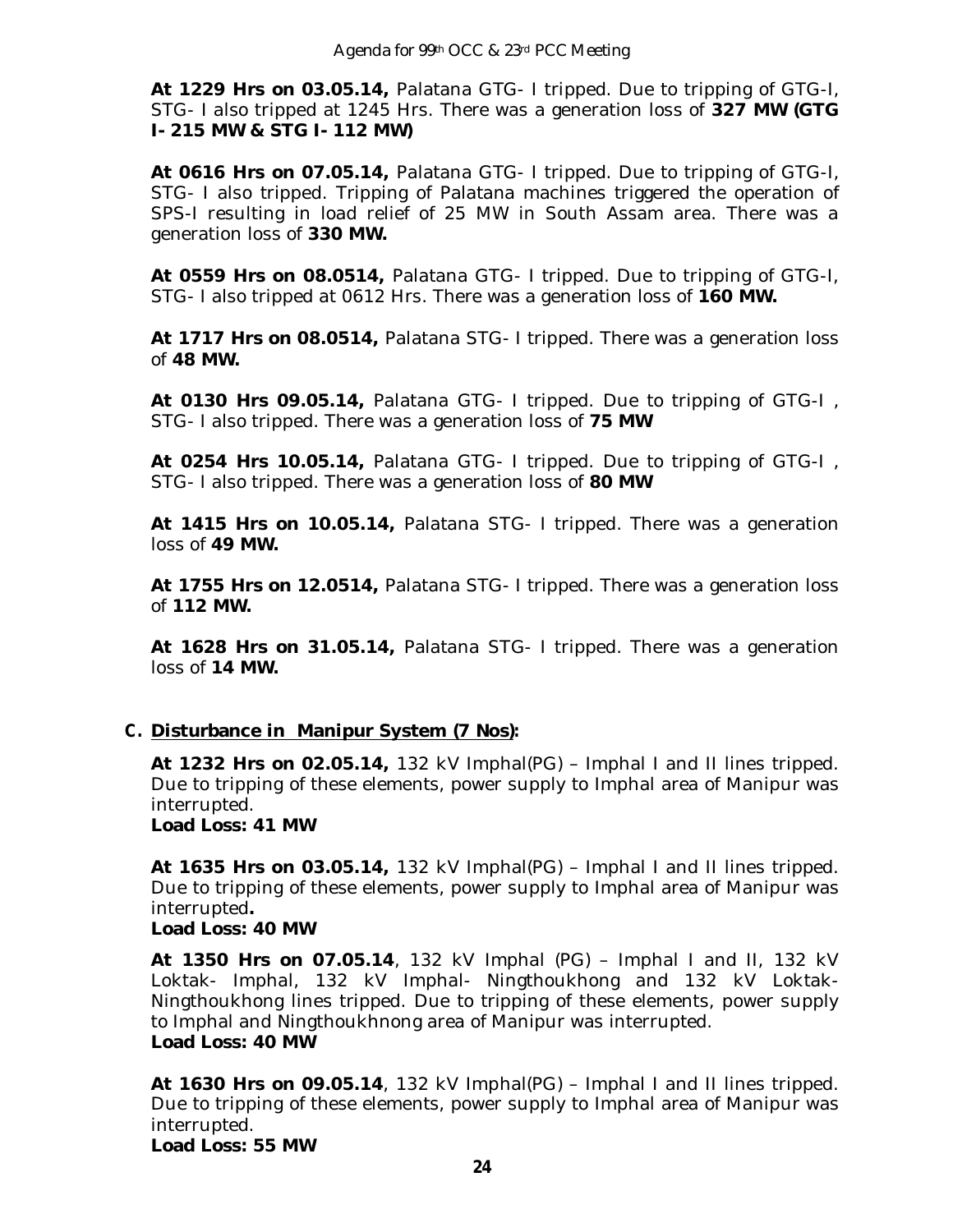**At 1147 Hrs on 20.05.14**, 132 kV Imphal(PG) – Imphal I and II lines tripped. Due to tripping of these elements, power supply to Imphal area of Manipur was interrupted.

**Load Loss: 46 MW**

**At 1440 Hrs on 26.05.14**, 132 kV Dimapur - Imphal(PG) and 132 kV Loktak-Jiribam lines tripped. Due to tripping of these elements, power supply to Manipur was interrupted. **Load Loss: 18 MW**

**At 1719 Hrs on 28.05.14**, 132 kV Imphal(PG) – Imphal I and II and 132 kV Loktak- Imphal lines tripped. Due to tripping of these elements, power supply to Imphal area of Manipur was interrupted. **Load Loss: 38 MW**

## **D. Disturbance in Meghalaya System (5 Nos):**

**At 0108 Hrs on 07.05.14**, 132 kV Khleihriat (PG) - Khleihriat I & II and 132 kV Khandong- Khleihriat I & II lines tripped. Due to tripping of these elements, power supply to Khliehriat area of Meghalaya was interrupted **Load Loss: 25 MW**

**At 1631 Hr on 09.05.14**, 132 kV Khleihriat (PG) - Khleihriat I & II lines tripped. Due to tripping of these elements, power supply to Khliehriat Area of Meghalaya interrupted. **Load Loss: 60 MW**

**At 2232 Hr on 14.05.14**, 132 kV Khandong- Khleihriat I and 132 kV Khleihriat (PG) - Khleihriat I & II lines tripped. Due to tripping of these elements, power supply to Khliehriat Area of Meghalaya interrupted. **Load Loss: 46 MW**

**At 1418 Hr on 16.05.14**, 132 kV Khandong- Khleihriat I and 132 kV Khleihriat (PG) - Khleihriat I & II lines and Leskha Unit I, II and III tripped. Due to tripping of these elements, there was a generation loss at Leshka and power supply to Khliehriat Area of Meghalaya interrupted.

**Generation Loss: 68 MW Load Loss: 36 MW**

**At 1627 Hr on 16.05.14**, 132 kV Khandong- Khleihriat I and 132 kV Khleihriat (PG) - Khleihriat I & II lines and Leskha Unit I, II and III tripped. Due to tripping of these elements, there was a generation loss at Leshka and power supply to Khliehriat Area of Meghalaya interrupted. **Generation Loss: 70 MW Load Loss: 50 MW**